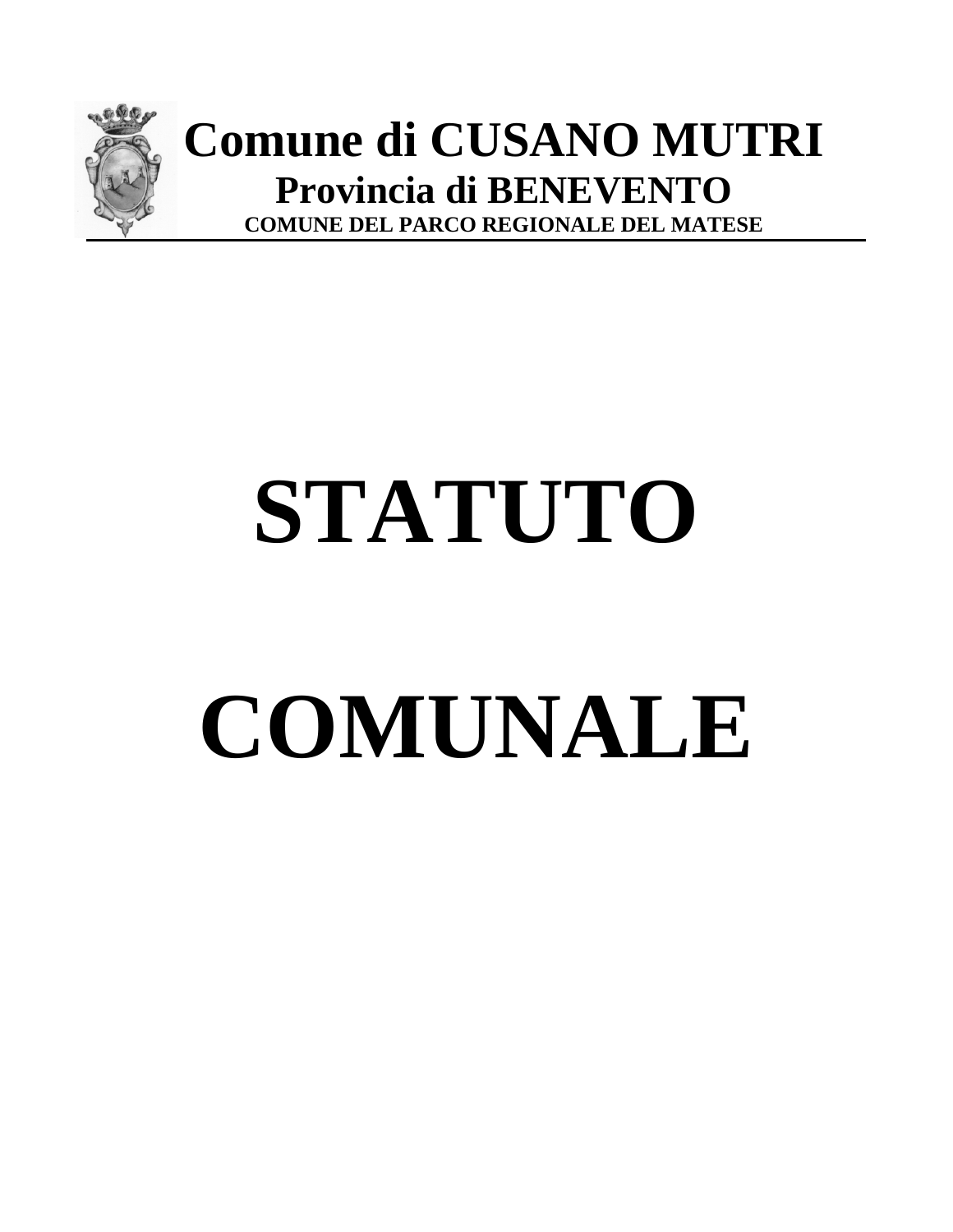| ART. 21 - DIMISSIONI E IMPEDIMENTO PERMANENTE DEL SINDACO  13      |  |
|--------------------------------------------------------------------|--|
|                                                                    |  |
|                                                                    |  |
|                                                                    |  |
|                                                                    |  |
| TITOLO II - ISTITUTI DI PARTECIPAZIONE E DIRITTI DEI CITTADINI  17 |  |
|                                                                    |  |
|                                                                    |  |
|                                                                    |  |
|                                                                    |  |
|                                                                    |  |
|                                                                    |  |
|                                                                    |  |
|                                                                    |  |
|                                                                    |  |
|                                                                    |  |
|                                                                    |  |
|                                                                    |  |
|                                                                    |  |
|                                                                    |  |
|                                                                    |  |
|                                                                    |  |
|                                                                    |  |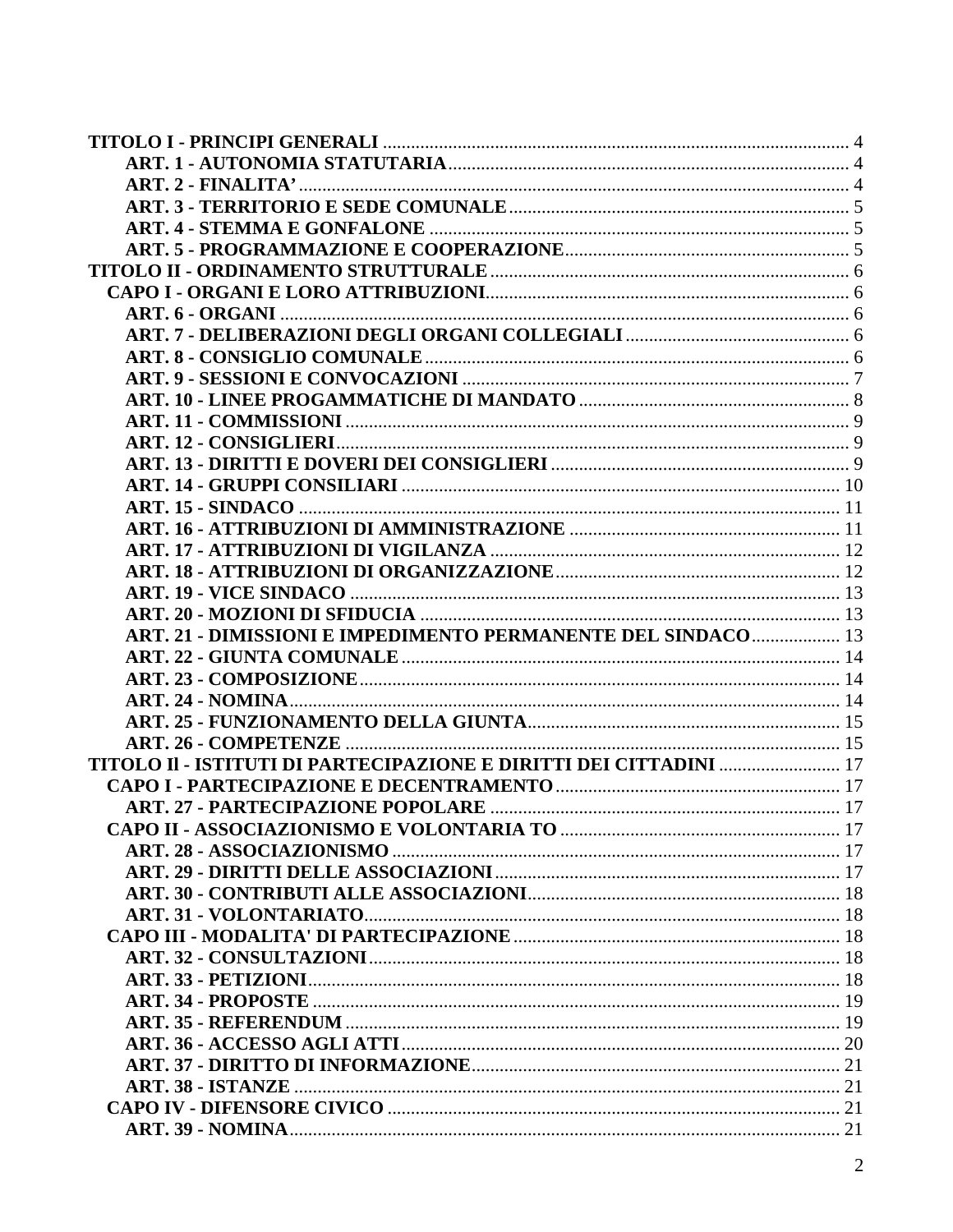| ART. 68 - FUNZIONI DEI RESPONSABILI DEGLI UFFICI E DEI SERVIZI  35 |  |
|--------------------------------------------------------------------|--|
|                                                                    |  |
|                                                                    |  |
|                                                                    |  |
|                                                                    |  |
|                                                                    |  |
|                                                                    |  |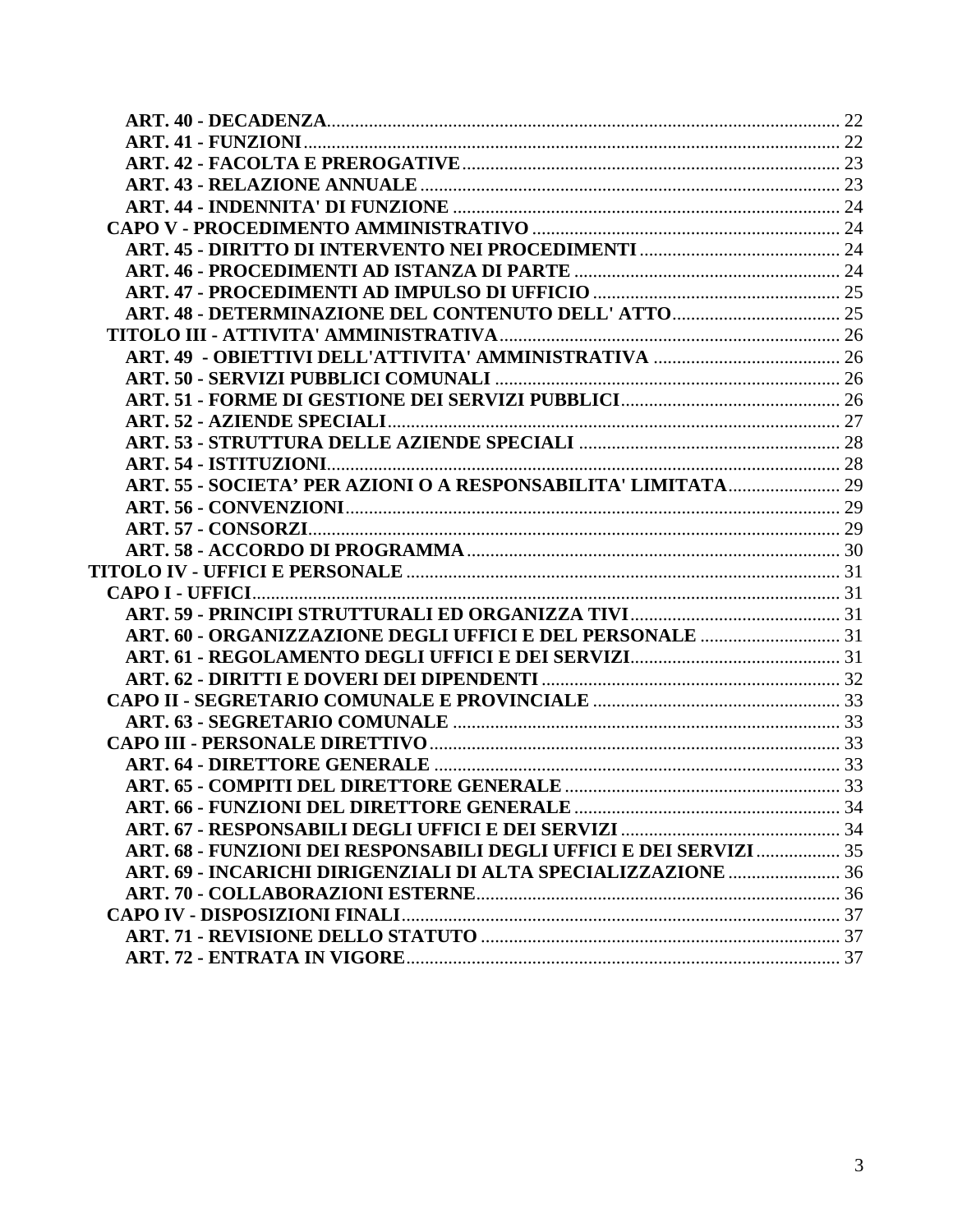# **TITOLO I - PRINCIPI GENERALI**

#### **ART. 1 - AUTONOMIA STATUTARIA**

<span id="page-3-1"></span><span id="page-3-0"></span>1. Il Comune di Cusano Mutri è un ente locale autonomo, rappresenta la propria comunità, ne cura gli interessi e ne promuove lo sviluppo.

2. Il Comune si avvale della sua autonomia, nel rispetto della Costituzione e dei principi generali dell'ordinamento, per lo svolgimento della propria attività ed il perseguimento dei suoi fini istituzionali.

3. Il Comune rappresenta la comunità di Cusano Mutri nei rapporti con lo Stato, con la Regione Campania, con la Provincia di Benevento, con la Comunità Montana del Titerno, con l'Ente Parco del Matese e con gli altri Enti o soggetti pubblici e privati e, nell'ambito degli obiettivi indicati nel presente Statuto, nei confronti della comunità internazionale.

# **ART. 2 - FINALITA'**

<span id="page-3-2"></span>1. Il Comune promuove lo sviluppo ed il progresso civile,sociale ed economico della comunità di Cusano Mutri ispirandosi ai valori ed agli obiettivi della Costituzione.

2. Il Comune ricerca la collaborazione e la cooperazione con gli altri soggetti pubblici e privati e promuove la partecipazione dei singoli cittadini, delle associazioni e della forze sociali ed economiche alla attività amministrativa.

3. In particolare il Comune ispira la sua azione ai seguenti principi:

- a) rimozione di tutti gli ostacoli che impediscono l'effettivo sviluppo della persona umana e l'eguaglianza degli individui;
- b) promozione di una cultura di pace e cooperazione internazionale e di integrazione razziale;
- c) recupero, tutela e valorizzazione delle risorse naturali, ambientali, storiche, culturali, artistiche e delle tradizioni locali;
- d) tutela attiva della persona improntata alla solidarietà sociale, in collaborazione con le associazioni di volontariato e nel quadro di un sistema integrato di sicurezza sociale;
- e) superamento di ogni discriminazione tra i sessi, anche tramite la promozione di iniziative che assicurino condizioni di pari opportunità;
- f) promozione delle attività culturali, sportive e del tempo libero della popolazione, con particolare riguardo alle attività di socializzazione giovanile, ed anziano;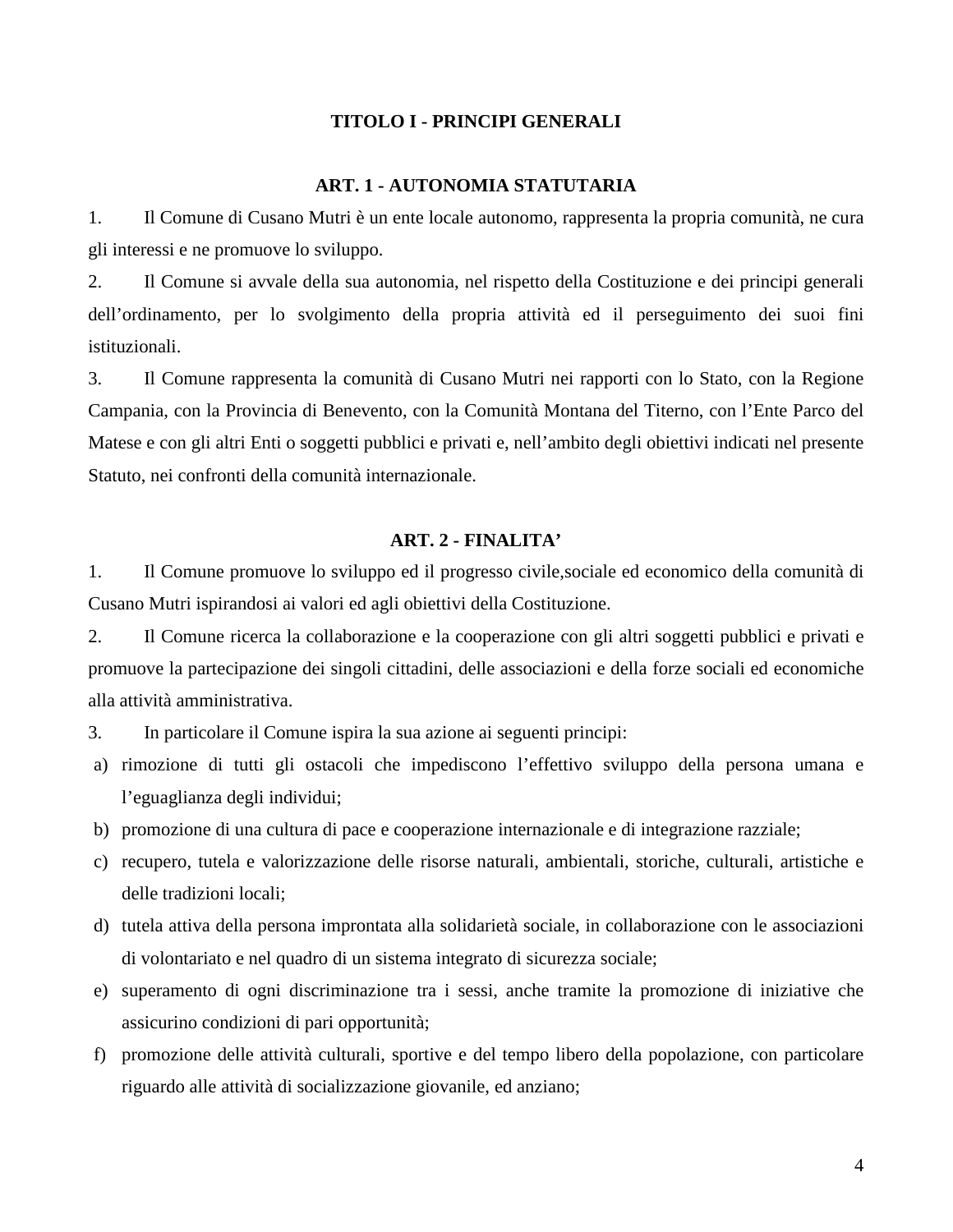g) promozione della funzione sociale della iniziativa economica, in particolare nei settori agricolo ed agrituristico, turistico, delle attività agro-silvo-pastorali, artigianali e dell'energia alternativa, anche attraverso il sostegno a forme di associazionismo e cooperazione che garantiscano il superamento di squilibri economici, sociali e territoriali.

# **ART. 3 - TERRITORIO E SEDE COMUNALE**

<span id="page-4-0"></span>1. Il territorio del Comune si estende per Kmq. 59,61 ed i suoi confini geografici sono i seguenti:

a) Comuni di Pietraroja, Cerreto Sannita, San Lorenzello e Faicchio in Provincia di Benevento;

b) Comuni di Gioia Sannitica, San Potito e Piedimonte Matese in Provincia di Caserta;

c) Comune di Guardiaregia in Provincia di Campobasso.

2. La sede comunale è ubicata in Via Municipio di Cusano Mutri nel Palazzo civico. La sede può essere modificata solo con atto del Consiglio Comunale.

3. Le adunanze degli organi collegiali si svolgono normalmente nella sede comunale; esse possono tenersi in luoghi diversi in caso di necessità o per particolari esigenze.

4. All'interno del territorio del Comune di Cusano Mutri non è consentito, per quanto attiene alle attribuzioni del Comune in materia, l'insediamento di centrali nucleari né lo stazionamento o il transito di ordigni nucleari e scorie radioattive;

5. Sul territorio comunale non è consentita la coltivazione e la trasformazione di prodotti agricoli ed agroalimentari effettuata con Organismi Geneticamente Modificati.

# **ART. 4 - STEMMA E GONFALONE**

<span id="page-4-1"></span>1. Il Comune negli atti e nel sigillo si identifica con il nome di CUSANO MUTRI.

2. Lo stemma del Comune è come descritto dal Decreto del Consiglio dei Ministri.

3. Nelle cerimonie e nelle pubbliche ricorrenze, ed ogni qual volta sia necessario rendere ufficiale la partecipazione dell'Ente ad una particolare iniziativa, il Sindaco può disporre che venga esibito il Gonfalone con lo stemma del Comune.

# **ART. 5 - PROGRAMMAZIONE E COOPERAZIONE**

<span id="page-4-2"></span>1. Il Comune persegue le proprie finalità attraverso gli strumenti della programmazione,della pubblicità e della trasparenza, avvalendosi dell'apporto delle formazioni sociali, economiche, sindacali, sportive e culturali operanti sul territorio.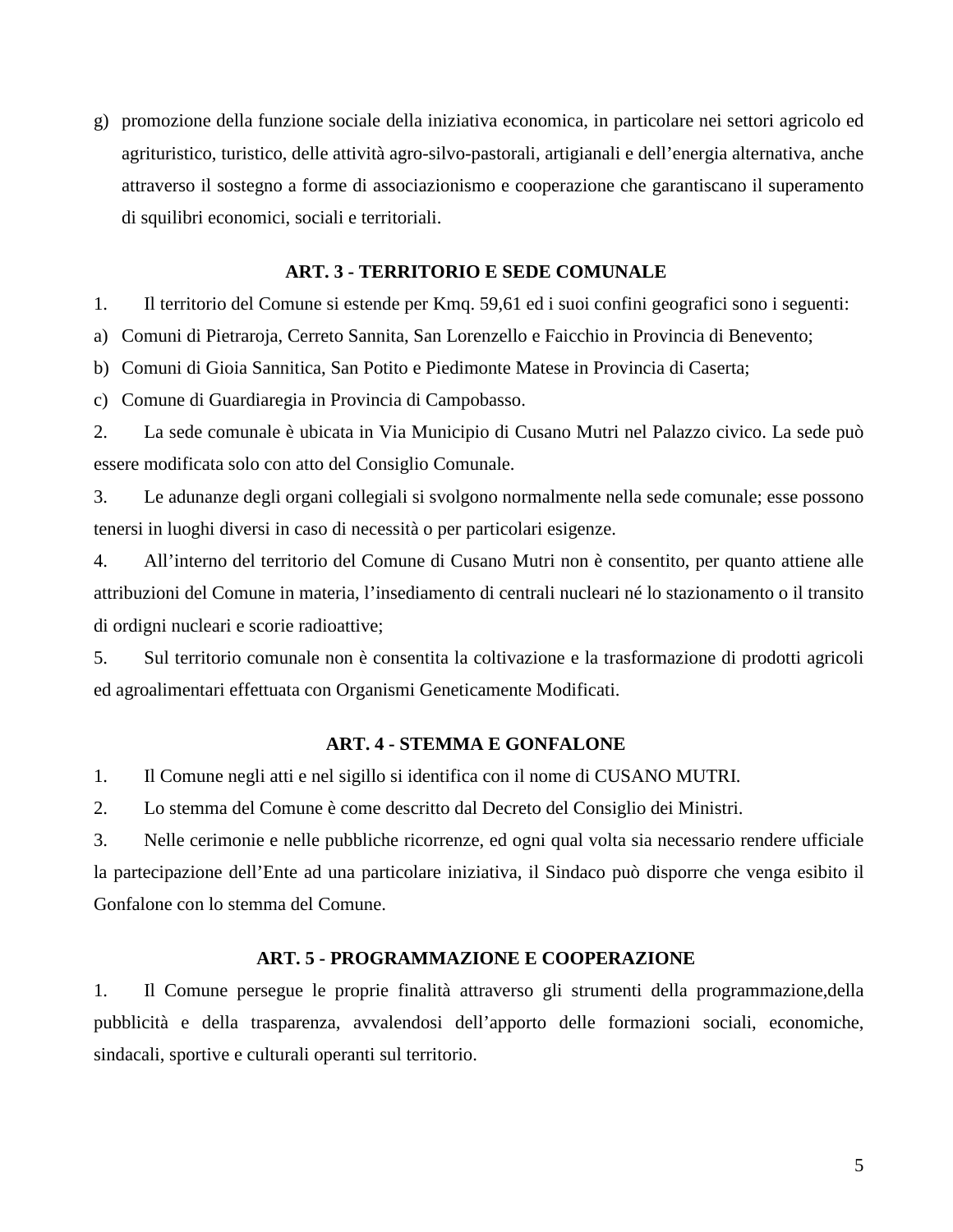<span id="page-5-0"></span>2. Il Comune ricerca, in modo particolare, la collaborazione e la cooperazione con i Comuni vicini, con la Provincia di Benevento, con la Regione Campania, con la Comunità Montana del Titerno e con l'Ente Parco Regionale del Matese.

# **TITOLO II - ORDINAMENTO STRUTTURALE**

# **CAPO I - ORGANI E LORO ATTRIBUZIONI**

# **ART. 6 - ORGANI**

<span id="page-5-2"></span><span id="page-5-1"></span>1. Sono Organi di governo del Comune il Consiglio Comunale, il Sindaco e la Giunta e le rispettive competenze sono stabilite dalla legge e dal presente Statuto.

2. Il Consiglio Comunale è Organo di indirizzo e di controllo politico e amministrativo.

3. Il Sindaco è responsabile dell'Amministrazione ed è il legale rappresentante del Comune; egli esercita inoltre le funzioni di Ufficiale di Governo secondo le leggi dello Stato.

La Giunta collabora con il Sindaco nella gestione amministrativa del Comune e svolge attività propositive e di impulso nei confronti del Consiglio.

#### **ART. 7 - DELIBERAZIONI DEGLI ORGANI COLLEGIALI**

<span id="page-5-3"></span>1. Le deliberazioni degli Organi Collegiali sono assunte, di regola, con votazione palese; sono da assumere a scrutinio segreto le deliberazioni concernenti persone, quando venga esercitata una facoltà discrezionale fondata sull'apprezzamento delle qualità soggettive di una persona o sulla valutazione dell'azione da questi svolta.

2. L'istruttoria e la documentazione delle proposte di deliberazione avvengono attraverso o responsabili degli uffici; la verbalizzazione degli atti e delle sedute del Consiglio e della Giunta è curata dal Segretario Comunale, secondo le modalità ed i termini stabiliti dal Regolamento per il funzionamento del Consiglio.

3. Il Segretario Comunale non partecipa alle sedute quando si trova in stato di incompatibilità: in tal caso è sostituito, in via temporanea, dal componente del Consiglio o della Giunta nominato dal Presidente, di norma il più giovane di età.

4. I verbali delle sedute sono firmati dal Presidente e dal Segretario.

#### **ART. 8 - CONSIGLIO COMUNALE**

<span id="page-5-4"></span>1. Il Consiglio Comunale dotato di autonomia organizzativa e funzionale e, rappresentando l'intera comunità, delibera l'indirizzo politico-amministrativo ed esercita il controllo sulla sua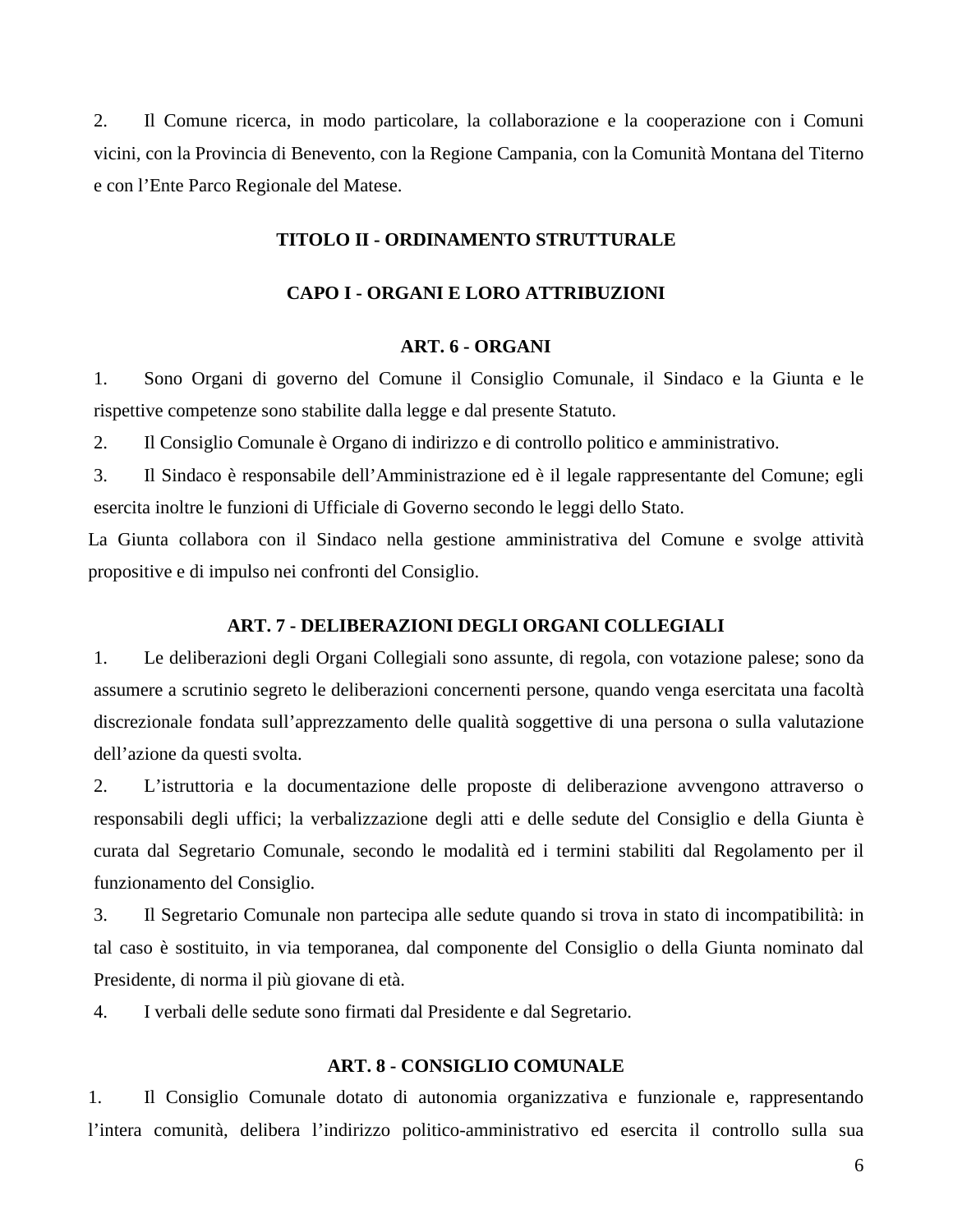applicazione. La presidenza del Consiglio Comunale è attribuita ad un consigliere comunale, eletto tra i consiglieri eletti nella prima seduta del Consiglio. In sede di prima attuazione, l'elezione del presidente viene effettuata nella prima seduta consiliare successiva all'entrata in vigore dello Statuto.

2. L'elezione, la durata in carica, la composizione e lo scioglimento del Consiglio Comunale sono regolati dalla Legge.

3. Il Consiglio Comunale esercita le potestà e le competenze stabilite dalla Legge e dallo Statuto e svolge le proprie attribuzioni conformandosi ai principi, alle modalità ed alle procedure stabiliti nel presente Statuto e nelle norme regolamentari.

4. Il Consiglio Comunale definisce gli indirizzi per la nomina e la designazione dei rappresentanti del Comune stesso presso enti, aziende ed istituzioni e prevede alla nomina degli stessi nei casi previsti dalla legge. Detti indirizzi sono valevoli limitatamente all'arco temporale del mandato politicoamministrativo dell'organo consiliare.

5. Il Consiglio Comunale conforma l'azione complessiva dell'Ente ai principi di pubblicità, trasparenza e legalità ai fini di assicurare imparzialità e corretta gestione amministrativa.

6. Gli atti fondamentali del Consiglio devono contenere l'individuazione degli obiettivi da raggiungere nonché le modalità di reperimento e di destinazione delle risorse e degli strumenti necessari.

Il consiglio Comunale ispira la propria azione al principio di solidarietà.

#### **ART. 9 - SESSIONI E CONVOCAZIONI**

<span id="page-6-0"></span>1. L'attività del Consiglio Comunale si svolge in sessione ordinaria o straordinaria.

2. Ai fini della convocazione, sono considerate ordinarie le sedute nelle quali vengono iscritte le proposte di deliberazione inerenti all'approvazione delle linee programmatiche del mandato, del Bilancio di previsione e del Rendiconto della gestione.

3. Le sessioni ordinarie devono essere convocate almeno cinque giorni prima del giorno stabilito; quelle straordinarie almeno tre. In caso di eccezionale urgenza, la convocazione può avvenire con un anticipo di almeno 24 ore.

4. La convocazione del Consiglio e l'ordine del giorno da trattare è effettuata dal Sindaco o dal Presidente del Consiglio, se nominato, su richiesta del Sindaco oppure di almeno un quinto dei Consiglieri; in tal caso la riunione deve tenersi entro 30 giorni e devono essere inseriti all'ordine del giorno gli argomenti proposti, purchè di competenza consiliare.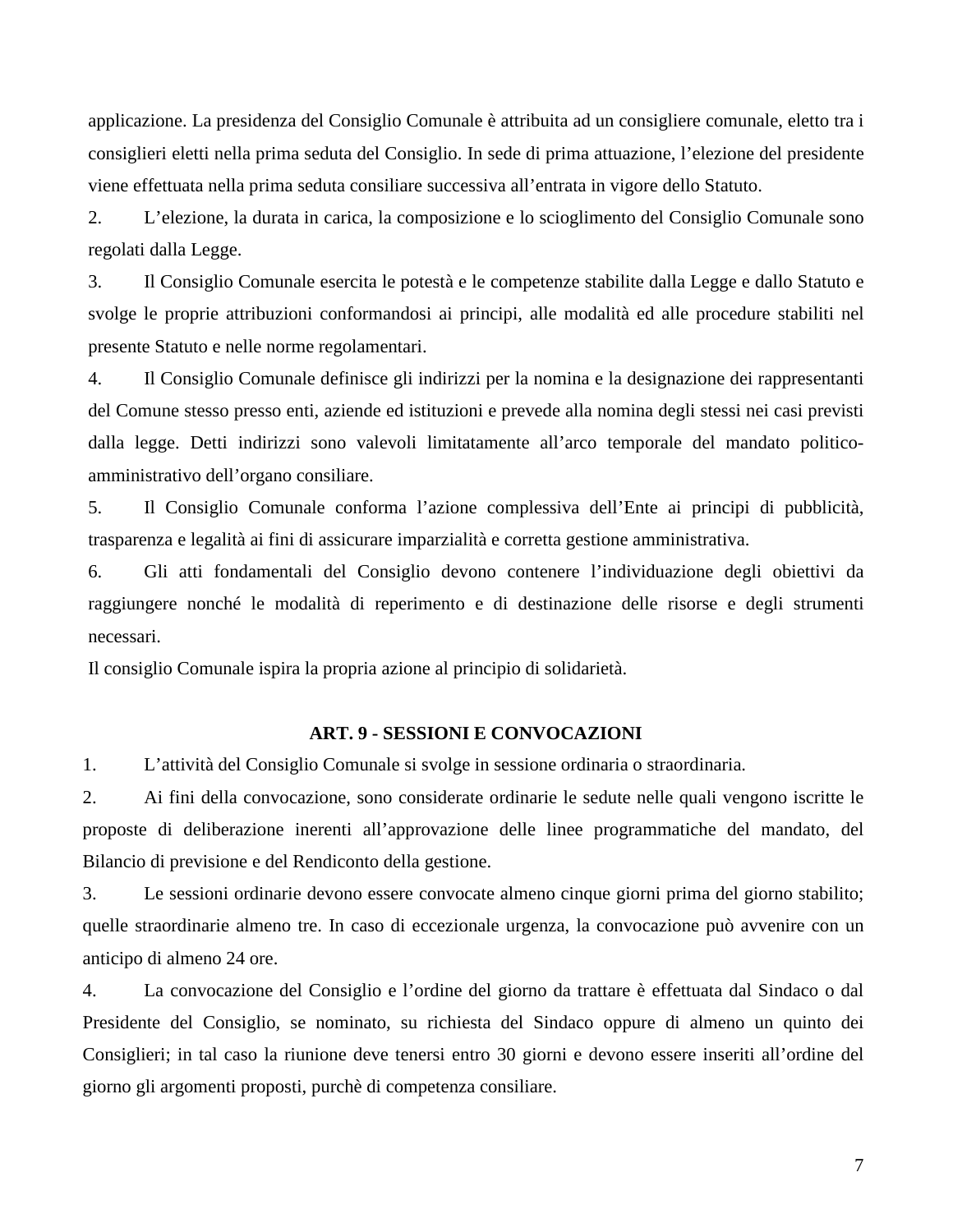5. La convocazione è effettuata tramite avvisi scritti contenenti le questioni da trattare, da consegnarsi a ciascun consigliere nel domicilio eletto nel territorio del Comune; la consegna deve risultare da dichiarazione del messo comunale. L'avviso scritto può prevedere anche una seconda convocazione, da tenersi almeno due giorni dopo la prima.

6. L'integrazione dell'ordine del giorno con altri argomenti da trattarsi in aggiunta a quelli per cui è stata effettuata la convocazione è sottoposta alle medesime condizioni di cui al comma precedente e può essere effettuata almeno 24 ore prima del giorno in cui è stata convocata la seduta.

7. L'elenco degli argomenti da trattare deve essere affisso all'albo pretorio almeno entro il giorno precedente a quello stabilito per la prima adunanza e deve essere adeguatamente pubblicizzato in modo da consentire la più ampia partecipazione dei cittadini.

8. La documentazione relativa alle pratiche da trattare deve essere messa a disposizione dei Consiglieri comunali almeno quattro giorni prima delle seduta nel caso di sessioni ordinarie, almeno due giorni prima nel caso di sessioni straordinarie ed almeno 12 ore prima nel caso di eccezionale urgenza.

9. Le sedute del Consiglio sono pubbliche, salvo i casi previsti dal regolamento consiliare che ne disciplina il funzionamento.

10. La prima convocazione del Consiglio Comunale subito dopo le elezioni per il suo rinnovo viene indetta dal Sindaco entro 10 giorni dalla proclamazione degli eletti e la riunione deve tenersi entro 10 giorni dalla convocazione

11. In caso di impedimento permanente, decadenza, rimozione, decesso del Sindaco si procede allo scioglimento del Consiglio Comunale; il Consiglio e la Giunta rimangono in carica fino alla data delle elezioni e le funzioni del Sindaco sono svolte dal Vice Sindaco.

# **ART. 10 - LINEE PROGAMMATICHE DI MANDATO**

<span id="page-7-0"></span>1. Entro il termine di 120 giorni, decorrenti dalla data del suo avvenuto insediamento, sono presentate, da parte del Sindaco, sentita la Giunta, le linee programmatiche relative alle azioni ed ai progetti da realizzare durante il mandato politico-amministrativo.

2. Ciascun consigliere comunale ha il pieno diritto di intervenire nella definizione delle linee programmatiche, proponendo le integrazioni, gli adeguamenti e le modifiche, mediante presentazione di appositi emendamenti, nelle modalità indicate dal regolamento del Consiglio Comunale.

3. Al termine del mandato politico-amministrativo, il Sindaco presenta all'organo consiliare il documento di rendicontazione dello stato di attuazione e di realizzazione delle linee programmatiche.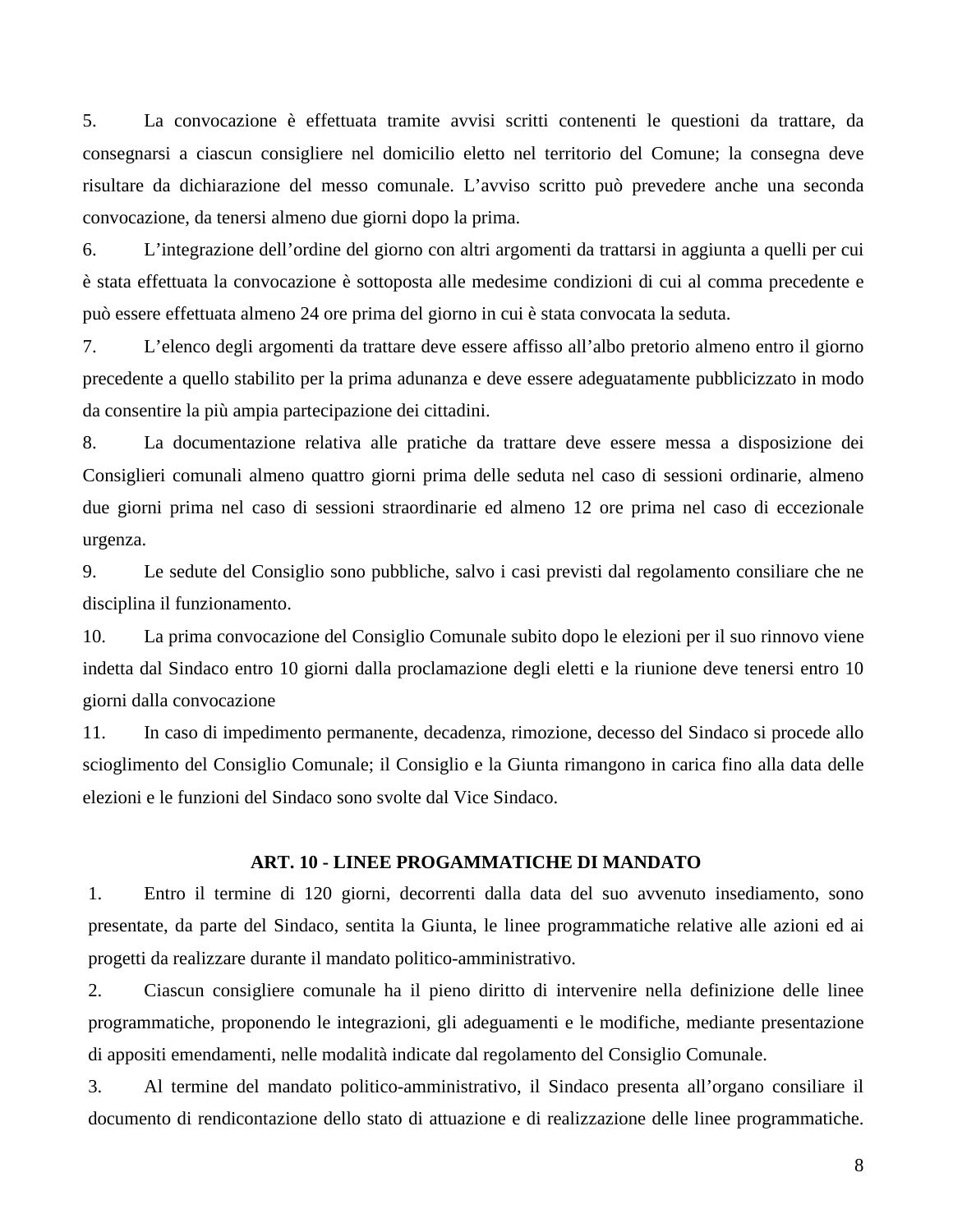Detto documento è sottoposto all'approvazione del Consiglio, previo esame del grado di realizzazione degli interventi previsti.

#### **ART. 11 - COMMISSIONI**

<span id="page-8-0"></span>1. Il Consiglio Comunale potrà istituire, con apposita deliberazione, Commissioni permanenti, temporanee o speciali per fini di controllo, di indagine,di inchiesta, di studio. Dette Commissioni sono composte solo da consiglieri comunali, con criterio proporzionale. Per quanto riguarda le Commissioni aventi funzione di controllo e di garanzia, la presidenza è attribuita ai consiglieri appartenenti ai gruppi di opposizione.

2. Il funzionamento, la composizione, i poteri, l'oggetto e la durata delle Commissioni verranno disciplinate con apposito regolamento.

3. La delibera di istituzione dovrà essere adottata a maggioranza assoluta dei componenti del Consiglio.

#### **ART. 12 - CONSIGLIERI**

<span id="page-8-1"></span>1. Lo stato giuridico, le dimissioni e la sostituzione dei Consiglieri sono regolati dalla Legge; essi rappresentano l'intera comunità alla quale costantemente rispondono.

2. Le funzioni di consigliere anziano sono esercitate dal consigliere che, nell'elezione a tale carica, ha ottenuto il maggior numero di preferenze. A parità di voti sono esercitate dal più anziano di età.

3. I Consiglieri Comunali che non intervengono per tre volte consecutive e senza giustificato motivo alle sessioni del Consiglio Comunali, sono dichiarati decaduti con deliberazione del Consiglio Comunale. A tale riguardo, il Presidente del Consiglio Comunale, a seguito dell'avvenuto accertamento dell'assenza maturata da parte del consigliere interessato, provvede con comunicazione scritta, ai sensi dell'art. 7 della Legge 7 agosto1990 n° 241, a comunicargli l'avvio del procedimento amministrativo. Il consigliere ha facoltà di far valere le cause giustificative delle assenze, nonché a fornire al Presidente eventuali documenti probatori, entro il termine indicato nella comunicazione scritta, che comunque non può essere inferiore a venti giorni, decorrenti dalla data di ricevimento. Scaduto quest'ultimo termine, il Consiglio esamina ed infine delibera, tenuto adeguatamente conto delle cause giustificative presentate da parte del consigliere interessato.

# <span id="page-8-2"></span>**ART. 13 - DIRITTI E DOVERI DEI CONSIGLIERI**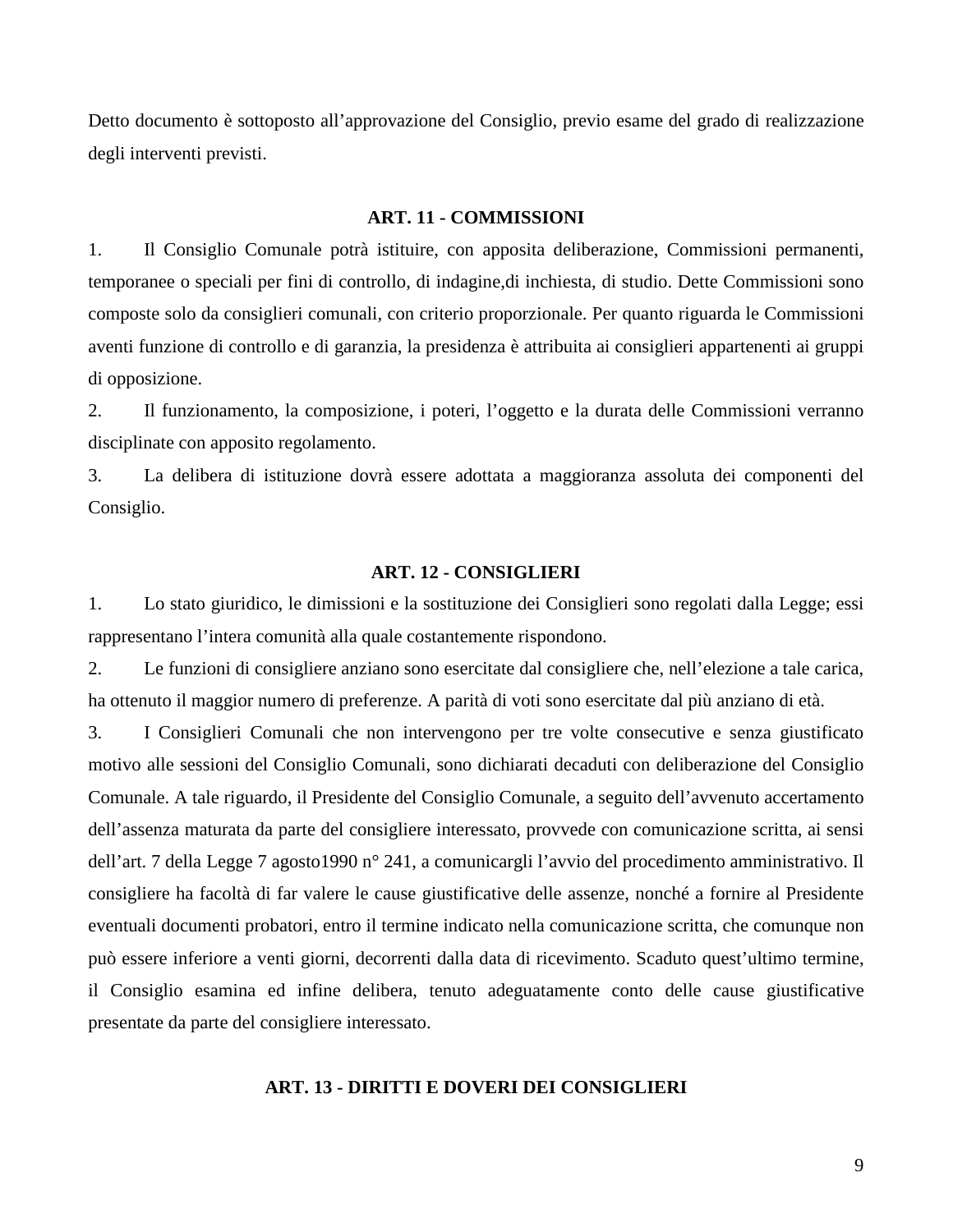1. I Consiglieri hanno diritto di presentare interrogazioni, interpellanze, mozioni e proposte di deliberazione.

2. Le modalità e le forme di esercizio del diritto di iniziativa e di controllo dei Consiglieri comunali sono disciplinati dal regolamento del Consiglio Comunale.

3. I Consiglieri Comunali hanno diritto di ottenere dagli uffici del Comune nonché dalle aziende, istituzioni o enti dipendenti, tutte le notizie e le informazioni utili all'espletamento del proprio mandato. Essi, nei limiti e con le forme stabilite nel regolamento, hanno diritto di visionare gli atti e documenti, anche preparatori e di conoscere ogni altro atto utilizzato ai fini dell'attività amministrativa e sono tenuti al segreto nei casi specificatamente determinati dalla legge. Inoltre essi hanno diritto a ottenere, da parte del Presidente del Consiglio, una adeguata e preventiva informazione sulle questioni sottoposte all'organo, anche attraverso l'attività della conferenza dei capigruppo, di cui al successivo art. 14 del presente Statuto.

4. Ciascun consigliere è tenuto ad eleggere un domicilio nel territorio comunale presso il quale verranno recapitati gli avvisi di convocazione del Consiglio ed ogni altra comunicazione ufficiale.

#### **ART. 14 - GRUPPI CONSILIARI**

<span id="page-9-0"></span>1. I Consiglieri possono costituirsi in gruppi, secondo quanto previsto nel regolamento del Consiglio Comunale e ne danno comunicazione al Sindaco e al Segretario Comunale unitamente alla indicazione del nome del Capogruppo: Qualora non si eserciti tale facoltà o nelle more della designazione, i gruppi sono individuati nelle liste che si sono presentate alle elezione ed i relativi capogruppo nei Consiglieri, non appartenenti alla Giunta, che abbiano riportato il maggior numero di preferenze.

2. I Consiglieri Comunali possono costituire gruppi non corrispondenti alle liste elettorali nei quali sono stati eletti purché tali gruppi risultino composti almeno da due membri.

3. E' istituita, presso il Comune di Cusano Mutri, la conferenza dei capigruppo, finalizzata a rispondere alle finalità generali indicate dall'art. 12, comma 3, del presente Statuto, nonché dell'art. 39 comma 4 del D.lgs 267/2000. La disciplina, il funzionamento e le specifiche attribuzioni sono contenute nel regolamento del Consiglio Comunale.

4. I Capigruppo consiliari sono domiciliati presso l'impiegato addetto all'ufficio Protocollo del Comune;

5. Ai capigruppo consiliari è consentito ottenere, gratuitamente, una copia della documentazione inerente gli atti utili all'espletamento del proprio mandato, con richiesta scritta e motivata;

10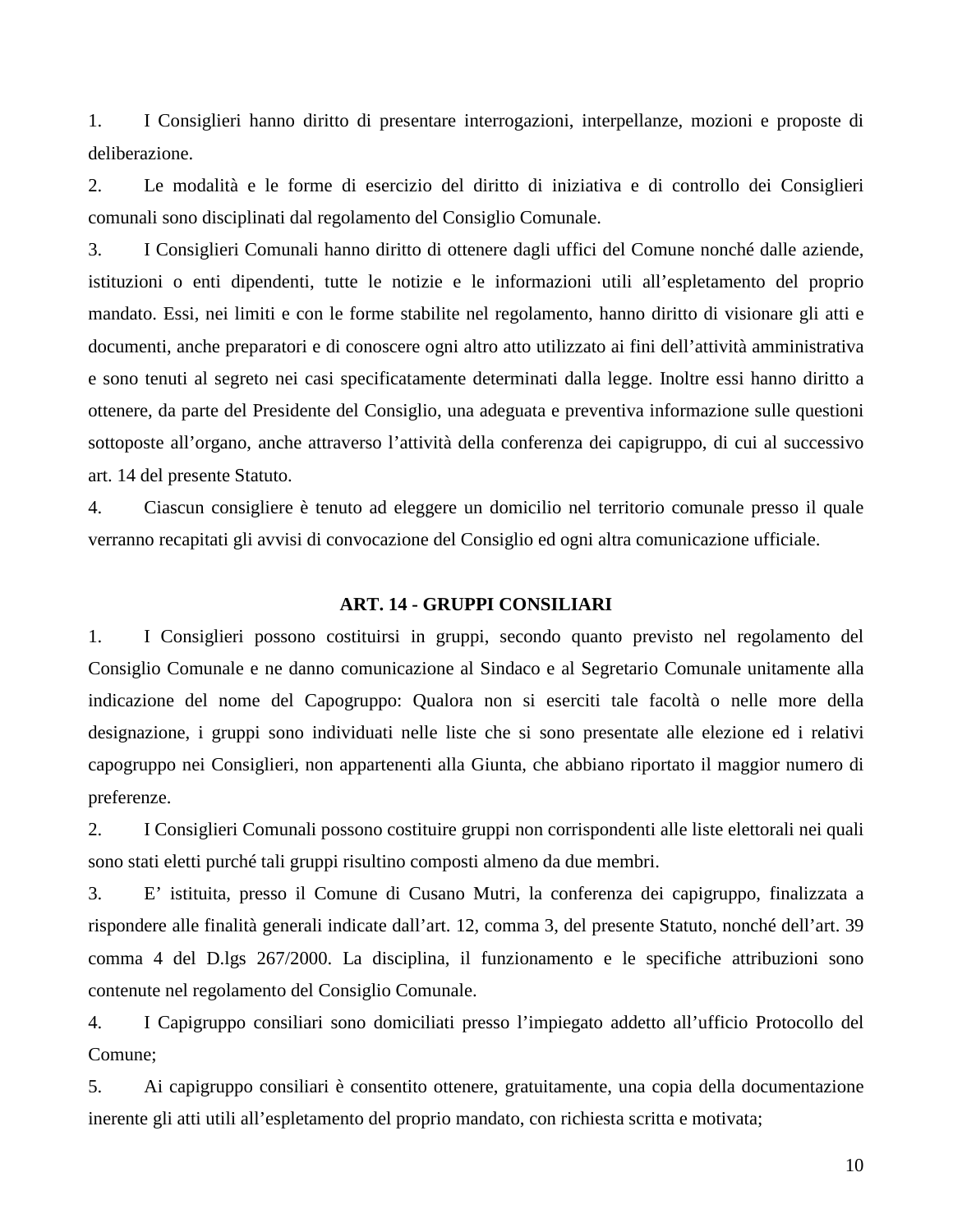6. I gruppi consiliari, nel caso siano composti da più di sei Consiglieri, hanno diritto a riunirsi in un locale comunale messo a disposizione, per tale scopo dal Sindaco.

#### **ART. 15 - SINDACO**

<span id="page-10-0"></span>1. Il Sindaco è eletto direttamente dai cittadini secondo le modalità stabilite nella legge che disciplina altresì i casi di ineleggibilità, di incompatibilità, lo stato giuridico e le cause di cessazione dalla carica.

2. Egli rappresenta il Comune ed è l'Organo responsabile dell'amministrazione, sovrintende alle verifiche di risultato connesse al funzionamento dei servizi comunali, impartisce direttive al Segretario Comunale, al direttore, se nominato, ed ai responsabili degli uffici in ordine agli indirizzi amministrativi e gestionali, nonché sull'esecuzione degli atti.

3. Il Sindaco esercita le funzioni attribuitegli dalle leggi, dallo Statuto, dai regolamenti e sovrintende all'espletamento delle funzioni statali o regionali attribuite al Comune. Egli ha inoltre competenza e poteri di indirizzo, di vigilanza e controllo sull' attività degli Assessori e delle strutture gestionali ed esecutive.

4. Il Sindaco, sulla base degli indirizzi stabiliti dal Consiglio, provvede alla nomina, alla designazione ed alla revoca dei rappresentanti del Comune presso enti, aziende ed istituzioni.

5. Il Sindaco è inoltre competente, sulla base degli indirizzi espressi dal Consiglio Comunale, e sentite le categorie interessate a coordinare gli orari degli esercizi commerciali, dei pubblici esercizi e dei servizi pubblici, nonché, previo accordo con i responsabili territorialmente competenti delle amministrazioni, interessate, degli orari di apertura al pubblico degli uffici pubblici localizzati nel territorio, considerando i bisogni delle diverse fasce di popolazione interessate, con particolare riguardo alle esigenze delle persone che lavorano.

6. Al Sindaco, oltre alle competenze di legge, sono assegnate dal presente Statuto e dai regolamenti attribuzioni quale Organo di amministrazione, di vigilanza e poteri di autorganizzazione delle competenze connesse all'ufficio.

#### **ART. 16 - ATTRIBUZIONI DI AMMINISTRAZIONE**

<span id="page-10-1"></span>1. Il Sindaco ha la rappresentanza generale dell'Ente, può delegare le sue funzioni o parte di esse ai singoli Assessori o Consiglieri ed è l'Organo responsabile dell' Amministrazione del Comune; in particolare il Sindaco:

a) dirige e coordina l'attività politica e amministrativa del Comune nonché l'attività della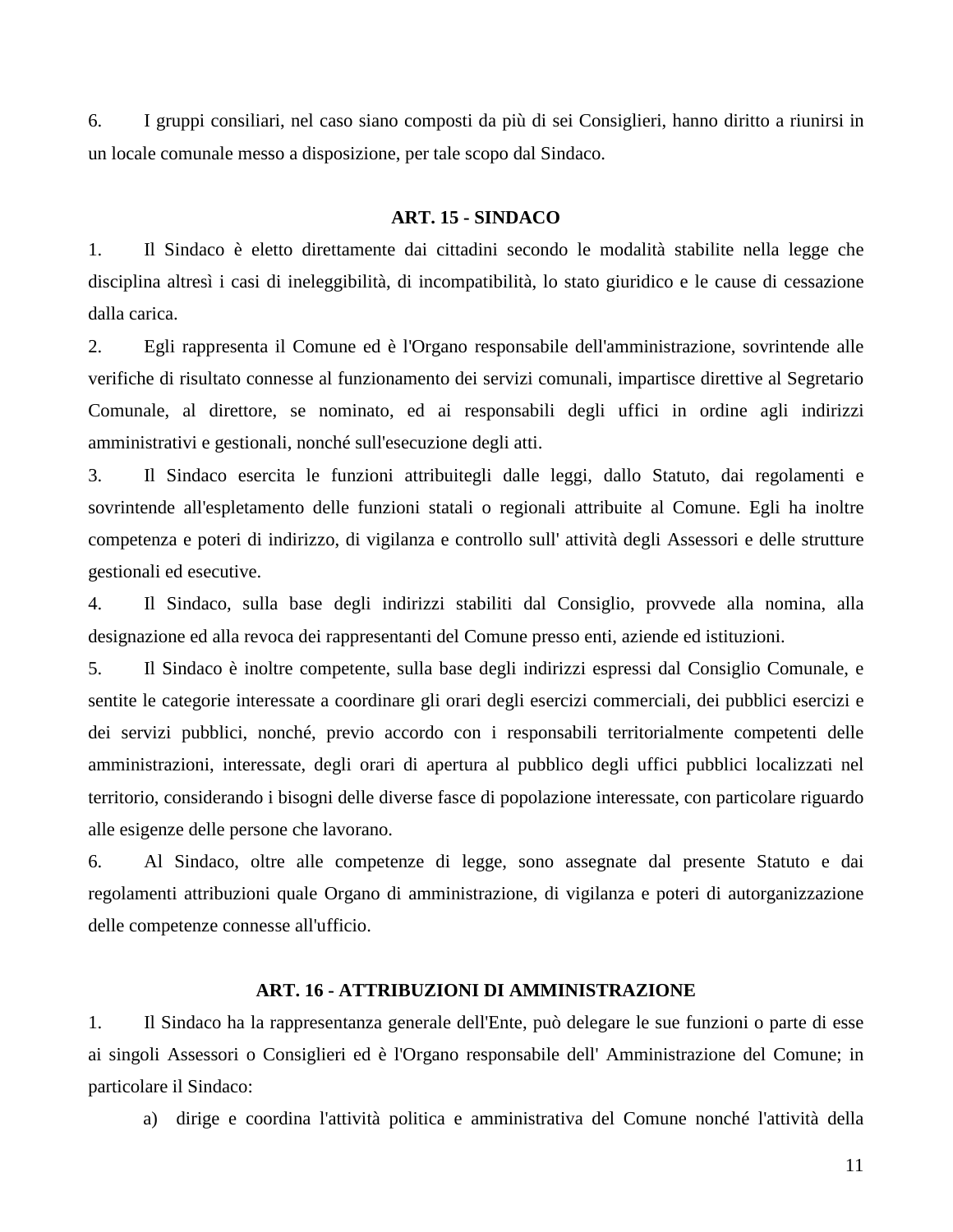Giunta e dei singoli Assessori;

- b) promuove ed assume iniziative per concludere accordi di programma con tutti i soggetti pubblici previsti dalla legge, sentito il Consiglio Comunale;
- c) convoca i comizi per i referendum previsti dall'art. 8 del D.Lgs. 267/2000;
- d) esercita altresì le altre funzioni attribuitegli quale autorità locale nelle materie previste da specifiche disposizioni di legge;
- e) emana le ordinanze contingibili e urgenti nei casi di emergenze sanitarie o igiene pubblica a carattere esclusivamente locale, nonché nei casi di emergenza di cui all'art. 50, commi 5-6, del D.Lgs. 267/2000;
- f) nomina il Segretario Comunale, scegliendolo nell'apposito albo;
- g) conferisce e revoca al Segretario Comunale le funzioni di direttore generale nel caso in cui non sia stipulata la convenzione con altri Comuni per la nomina del direttore;
- h) nomina i responsabili degli uffici e dei servizi, attribuisce gli incarichi dirigenziali e quelli di collaborazione esterna, in base ad esigenze effettive e verificabili.

# **ART. 17 - ATTRIBUZIONI DI VIGILANZA**

<span id="page-11-0"></span>1. l. Il Sindaco nell' esercizio delle sue funzioni di vigilanza acquisisce direttamente presso tutti gli uffici e servizi le informazioni e gli atti, anche riservati, e può disporre l' acquisizione di atti, documenti ed informazioni presso le aziende speciali, le istituzioni e le società per azioni, appartenenti all'ente, tramite i rappresentanti legali delle stesse.

2. Egli compie gli atti conservativi dei diritti del Comune e promuove, direttamente od avvalendosi del Segretario Comunale o del direttore se nominato, le indagini e le verifiche amministrative sull'intera attività del Comune.

3. Il Sindaco promuove ed assume iniziative atte ad assicurare che uffici, servizi, aziende speciali, istituzioni e società appartenenti al Comune, svolgano le loro attività secondo gli obiettivi indicati dal Consiglio ed in coerenza con gli indirizzi attuativi espressi dalla Giunta.

#### **ART. 18 - ATTRIBUZIONI DI ORGANIZZAZIONE**

- <span id="page-11-1"></span>1. Il Sindaco nell' esercizio delle sue funzioni di organizzazione:
	- a) esercita i poteri di polizia nelle adunanze consiliari e negli organismi pubblici di partecipazione popolare dal Sindaco presieduti, nei limiti previsti dalle leggi ove non prevista la figura del Presidente del Consiglio;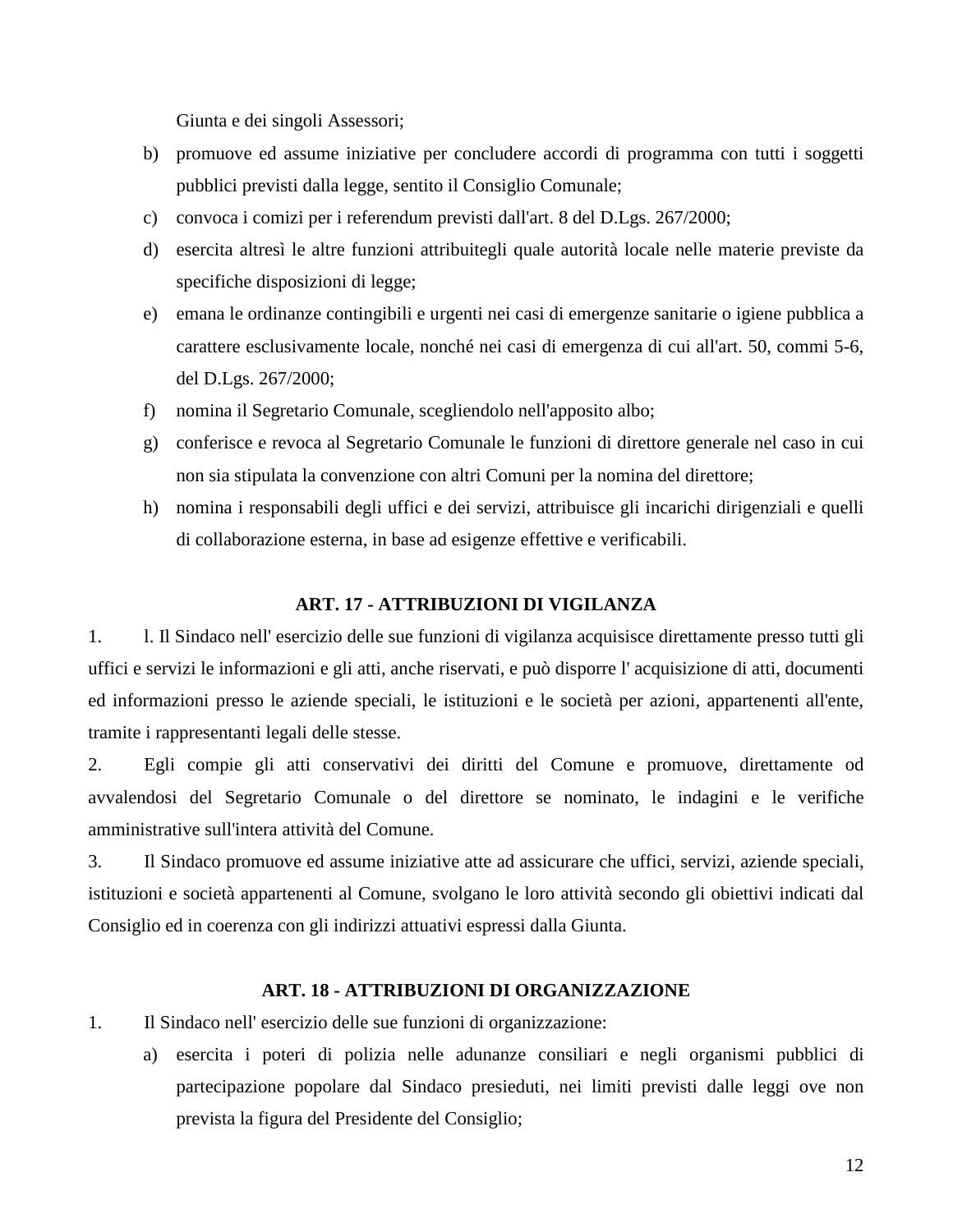- b) propone argomenti da trattare in Giunta, ne dispone la convocazione e la presiede;
- c) riceve le interrogazioni e le mozioni da sottoporre al Consiglio in quanto di competenza consiliare ove non prevista la figura del Presidente del Consiglio.

# **ART. 19 - VICE SINDACO**

<span id="page-12-0"></span>1. Il Vice Sindaco nominato tale dal Sindaco è l'Assessore che ha la delega generale per l'esercizio di tutte le funzioni del Sindaco, in caso di assenza od impedimento di quest'ultimo.

2. Il conferimento delle deleghe rilasciate agli Assessori o Consiglieri, deve essere comunicato al Consiglio ed agli organi previsti dalla legge, nonché pubblicato all'albo pretorio.

# **ART. 20 - MOZIONI DI SFIDUCIA**

<span id="page-12-1"></span>1. Il voto del Consiglio Comunale contrario ad una proposta del Sindaco o della Giunta non ne comporta le dimissioni.

2. Il Sindaco e la Giunta cessano dalla carica nel caso di approvazione di una mozione di sfiducia votata per appello nominale dalla maggioranza assoluta dei componenti del Consiglio.

3. La mozione di sfiducia deve essere motivata e sottoscritta da almeno sette Consiglieri assegnati, senza computare a tal fine il Sindaco, e viene messa in discussione non prima di dieci giorni e non oltre trenta dalla sua presentazione. Se la mozione viene approvata, si procede allo scioglimento del Consiglio e alla nomina di un commissario, ai sensi delle leggi vigenti.

# **ART. 21 - DIMISSIONI E IMPEDIMENTO PERMANENTE DEL SINDACO**

<span id="page-12-2"></span>1. Le dimissioni comunque presentate dal Sindaco al Consiglio diventano irrevocabili decorsi venti giorni dalla loro presentazione. Trascorso tale termine, si procede allo scioglimento del Consiglio, con contestuale nomina di un commissario.

2. L'impedimento permanente del Sindaco viene accertato da una commissione di persone eletta dal Consiglio Comunale e composta da soggetti estranei al Consiglio, di chiara fama, nominati in relazione allo specifico motivo dell'impedimento.

3. La procedura per la verifica dell'impedimento viene attivata dal Vice Sindaco o, in mancanza, dall'Assessore più anziano di età che vi provvede di intesa con i Gruppi Consiliari.

4. La commissione nel termine di trenta giorni dalla nomina relaziona al Consiglio sulle ragioni dell'impedimento.

5. Il Consiglio si pronuncia sulla relazione in seduta pubblica, salvo sua diversa determinazione,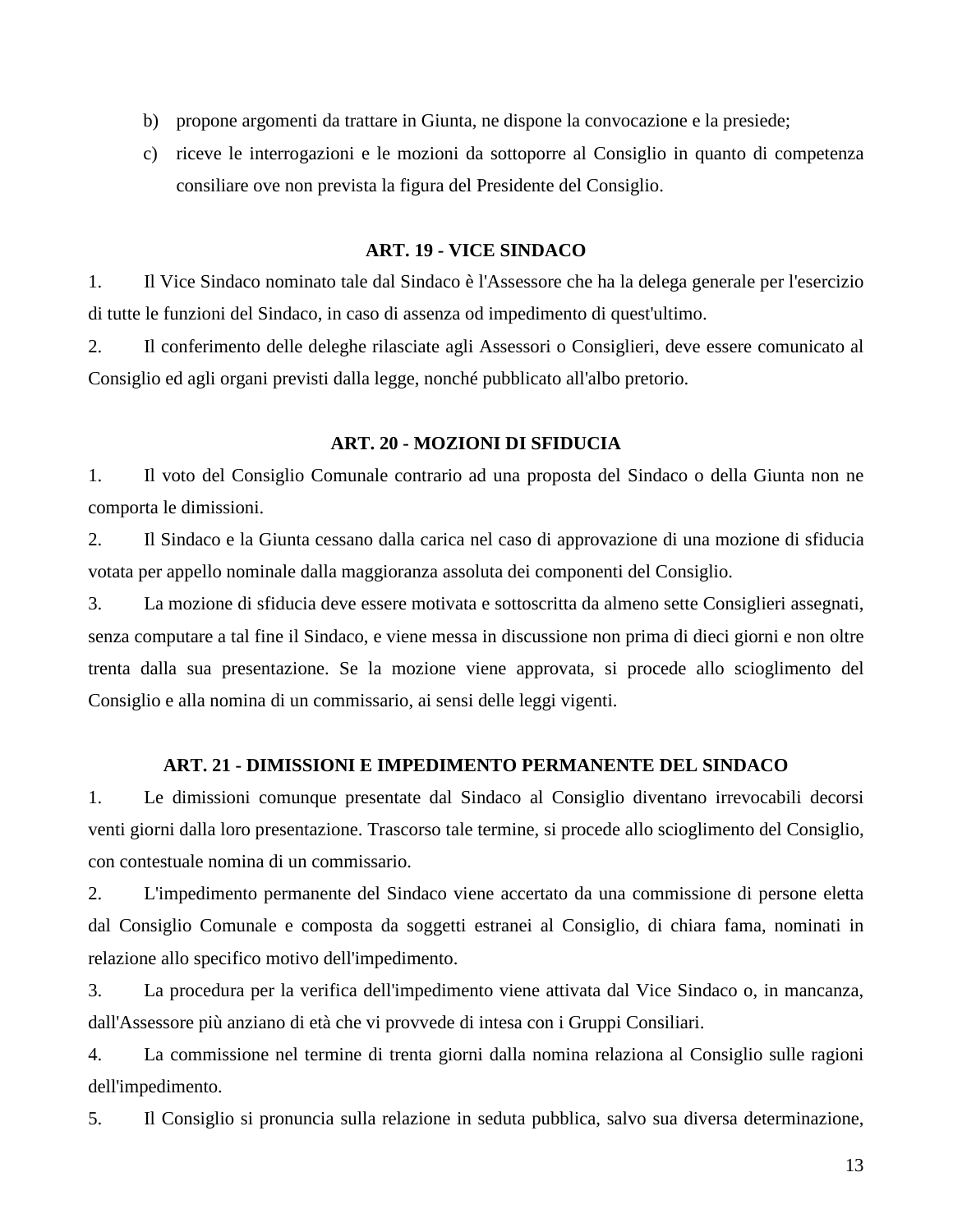anche su richiesta della commissione, entro dieci giorni dalla presentazione.

#### **ART. 22 - GIUNTA COMUNALE**

<span id="page-13-0"></span>1. La Giunta è Organo di impulso e di gestione amministrativa, collabora col Sindaco al governo del Comune ed impronta la propria attività ai principi della trasparenza e della efficienza.

2. La Giunta adotta tutti gli atti idonei al raggiungimento degli obiettivi e delle finalità dell'Ente nel quadro degli indirizzi generali ed in attuazione delle decisioni fondamentali approvate dal Consiglio Comunale. In particolare, la Giunta esercita le funzioni di indirizzo politico-amministrativo, definendo gli obiettivi e i programmi da attuare ed adottando gli altri atti rientranti nello svolgimento di tali funzioni, e verifica la rispondenza dei risultati dell'attività amministrativa e della gestione agli indirizzi impartiti.

#### **ART. 23 - COMPOSIZIONE**

<span id="page-13-1"></span>1. La Giunta è composta dal Sindaco e da un massimo di sei Assessori di cui uno è investito della carica di vice Sindaco;

*2.* Gli Assessori sono scelti nominalmente tra i Consiglieri; possono tuttavia essere nominati anche Assessori esterni al Consiglio in numero non superiore a quattro;

*3.* Gli Assessori esterni possono partecipare alle sedute del Consiglio ed intervenire nella discussione ma non hanno diritto di voto.

#### **ART. 24 - NOMINA**

<span id="page-13-2"></span>1. Il Vice Sindaco e gli altri componenti della Giunta sono nominati dal Sindaco e presentati al Consiglio Comunale nella prima seduta successiva alle elezioni.

2. Il Sindaco può revocare uno o più Assessori e sostituire gli Assessori dimissionari secondo le modalità previste dalla Legge.

3. Le cause di incompatibilità, la posizione e lo stato giuridico degli Assessori nonché gli istituti della decadenza e della revoca sono disciplinati dalla legge; non possono comunque far parte della Giunta coloro che abbiano tra loro o con il Sindaco rapporti di parentela entro il terzo grado, di affinità di primo grado, di affiliazione ed i coniugi.

4. Salvo i casi di revoca da parte del Sindaco la Giunta rimane in carica fino al giorno della proclamazione degli eletti in occasione del rinnovo del Consiglio Comunale.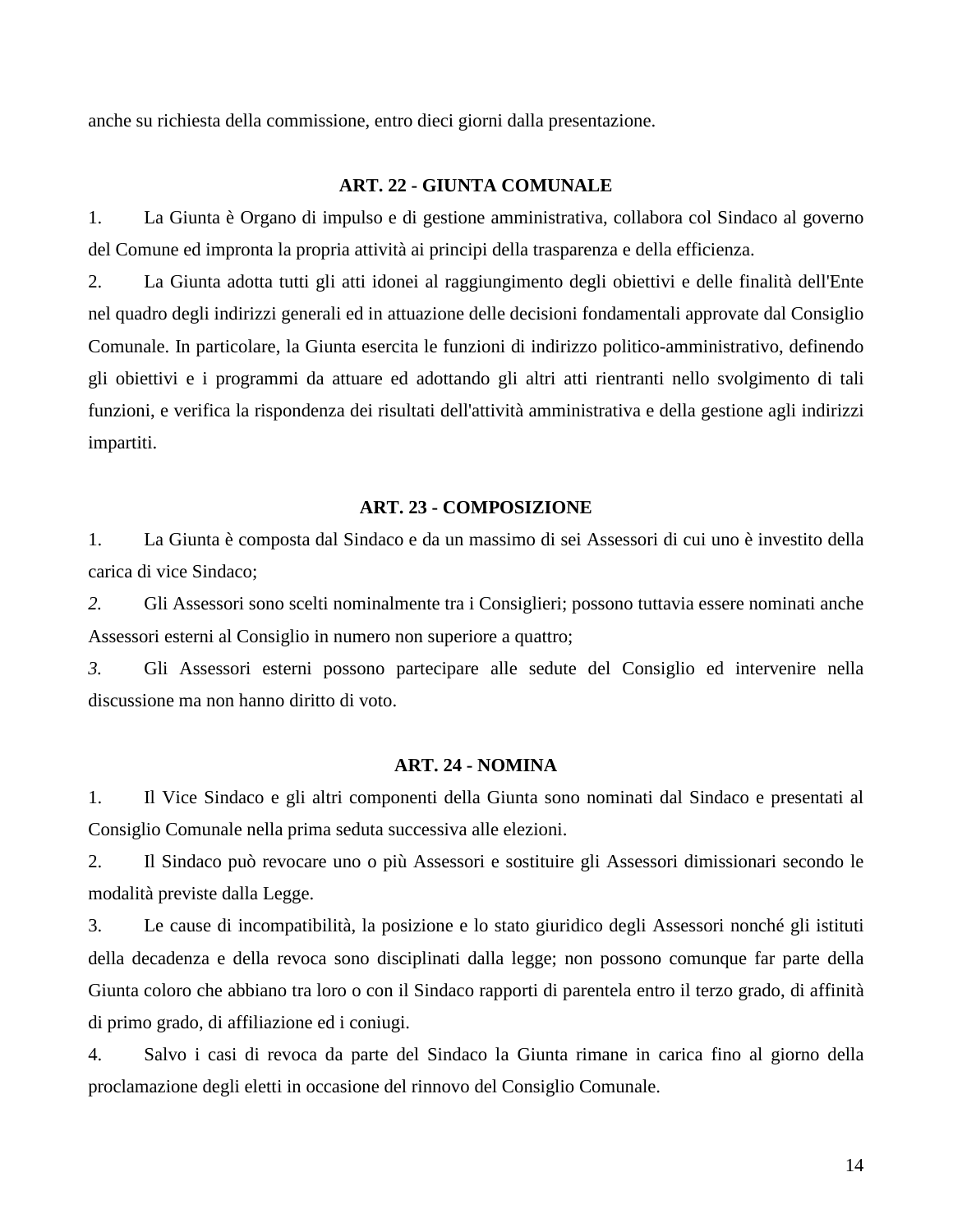# **ART. 25 - FUNZIONAMENTO DELLA GIUNTA**

<span id="page-14-0"></span>1. La Giunta è convocata e presieduta dal Sindaco, che coordina e controlla l'attività degli Assessori e stabilisce l'ordine del giorno delle riunioni, anche tenuto conto degli argomenti proposti dai singoli Assessori.

2. Le modalità di convocazione e di funzionamento della Giunta sono stabilite in modo informale dalla stessa.

3. Le sedute sono valide se è presente la maggioranza dei componenti e le deliberazioni sono adottate a maggioranza dei presenti.

#### **ART. 26 - COMPETENZE**

<span id="page-14-1"></span>1. La Giunta collabora con il Sindaco nell'amministrazione del Comune e compie tutti gli atti rientranti ai sensi dell'art. 107, commi 1-2, del D.Lgs. 267/2000, nelle funzioni degli organi di governo, che non siano riservati al Consiglio e non rientrino nelle competenze attribuite al Sindaco, al Segretario Comunale, al direttore od ai responsabili dei servizi comunali.

2. La Giunta opera in modo collegiale, dà attuazione agli indirizzi generali espressi dal Consiglio e svolge attività propositiva e di impulso nei confronti dello stesso.

3. Alla Giunta sono attribuite le competenze previste dalla Legge, in particolare, e salvo eventuali modifiche successive che interverranno per Legge, che si intendono automaticamente adottate dal presente Statuto:

- a) propone al Consiglio i regolamenti;
- b) approva i progetti, i programmi esecutivi e tutti i provvedimenti che non comportano impegni di spesa sugli stanziamenti di bilancio e che non siano riservati dalla legge o dal regolamento di contabilità ai responsabili dei servizi comunali;
- c) elabora le linee di indirizzo e predispone le proposte di provvedimenti da sottoporre alle determinazioni del Consiglio;
- d) assume attività di iniziativa, di impulso e di raccordo con gli organi di partecipazione e decentramento;
- e) modifica le tariffe, mentre elabora e propone al Consiglio i criteri per la determinazione di quelle nuove;
- f) nomina i membri delle Commissioni per i concorsi pubblici su proposta del responsabile del servizio interessato;
- g) propone i criteri generali per la concessione di sovvenzioni, contributi, sussidi e vantaggi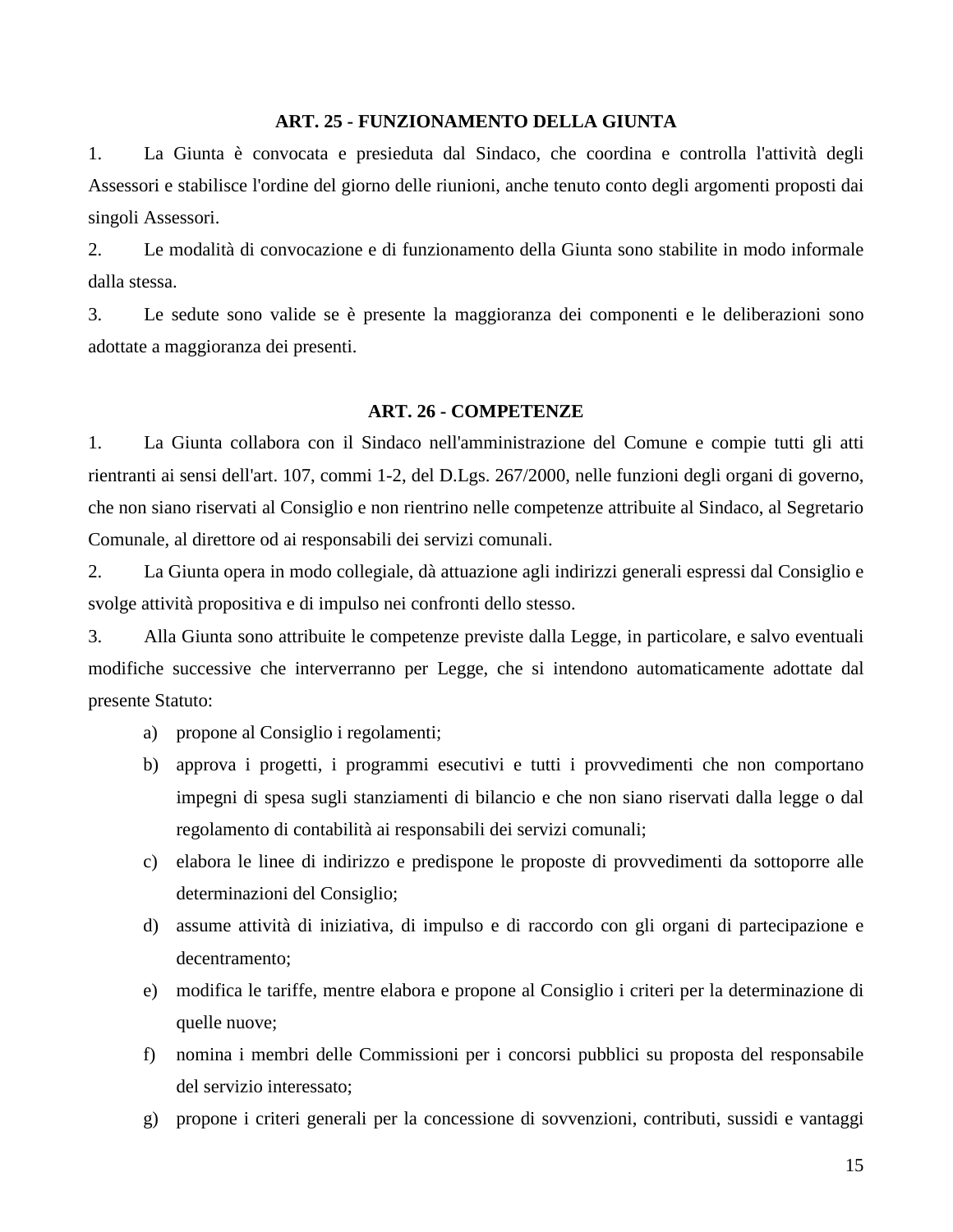economici di qualunque genere ad enti e persone;

- h) approva i regolamenti sull'ordinamento degli uffici e dei servizi nel rispetto dei criteri generali stabiliti dal Consiglio;
- i) dispone l'accettazione od il rifiuto di lasciti e donazioni;
- j) esercita, previa determinazione dei costi ed individuazione dei mezzi, funzioni delegate dall'Ente Parco del Matese, Provincia, Regione e Stato quando non espressamente attribuite dalla legge ad altro Organo;
- k) approva gli accordi di contrattazione decentrata;
- l) decide in ordine alle controversie sulle competenze funzionali che sorgessero fra gli organi gestionali dell'Ente;
- m) fissa, ai sensi del regolamento e degli accordi decentrati, i parametri, gli standard ed i carichi funzionali di lavoro per misurare la produttività dell'apparato, sentito il direttore generale;
- n) determina, sentito il revisore dei conti, i misuratori ed i modelli di rilevazione del controllo interno di gestione secondo i principi stabiliti dal Consiglio;
- o) approva il P.E.G., su proposta del direttore generale se previsto;
- p) autorizza la resistenza in giudizio, nei soli casi in cui i procedimenti di giurisdizione riguardino componenti degli organi di governo.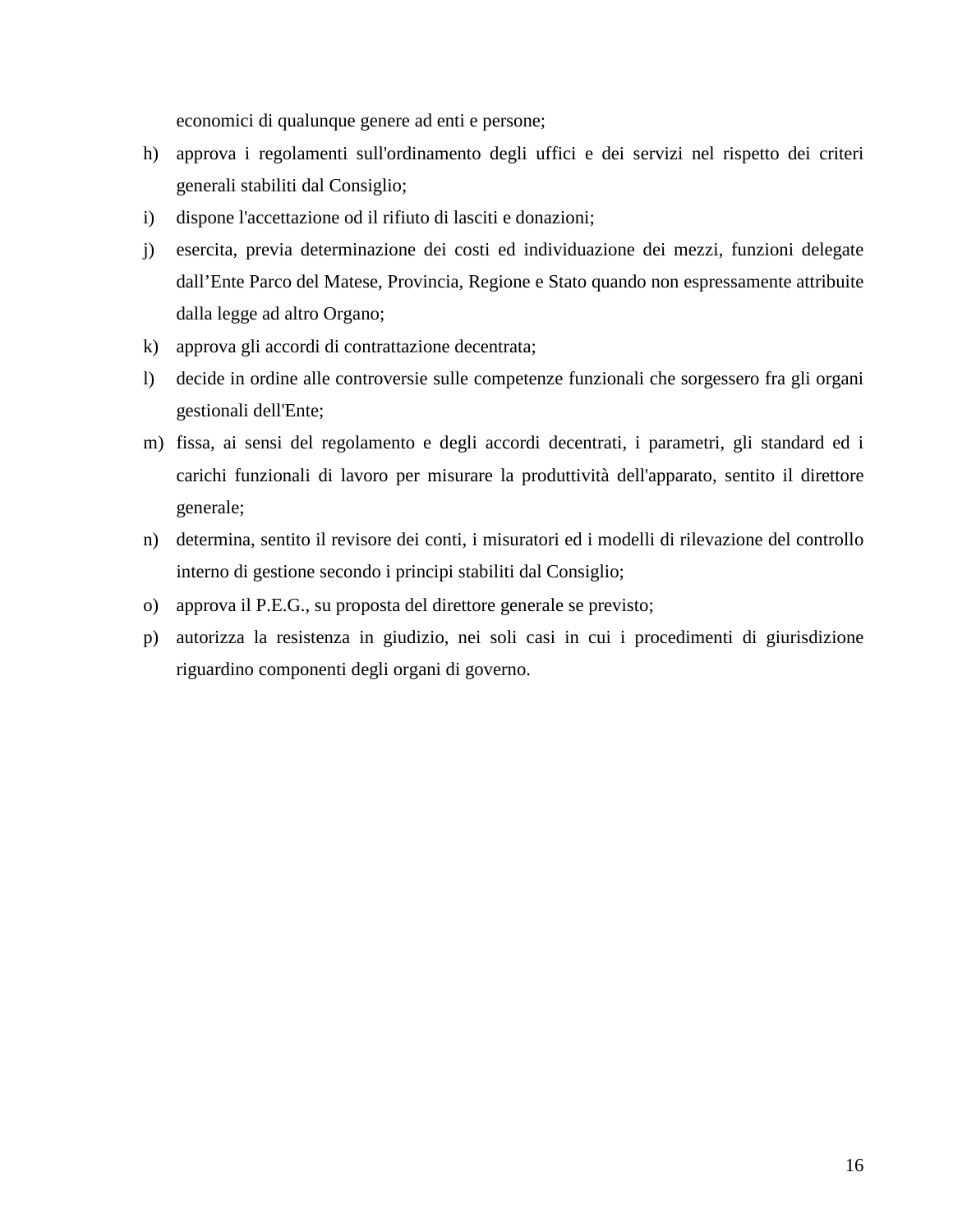# <span id="page-16-0"></span>**TITOLO Il - ISTITUTI DI PARTECIPAZIONE E DIRITTI DEI CITTADINI**

#### **CAPO I - PARTECIPAZIONE E DECENTRAMENTO**

# **ART. 27 - PARTECIPAZIONE POPOLARE**

<span id="page-16-2"></span><span id="page-16-1"></span>1. Il Comune promuove e tutela la partecipazione dei cittadini, singoli od associati, all'amministrazione dell'Ente al fine di assicurarne il buon andamento, l'imparzialità e la trasparenza.

2. La partecipazione popolare si esprime attraverso l'incentivazione delle forme associative e di volontariato ed il diritto dei singoli cittadini ad intervenire nel procedimento amministrativo.

<span id="page-16-3"></span>3. Il Consiglio Comunale predispone ed approva un regolamento nel quale vengono definite le modalità con cui i cittadini possono far valere i diritti e le prerogative previste dal presente titolo.

# **CAPO II - ASSOCIAZIONISMO E VOLONTARIA TO**

#### **ART. 28 - ASSOCIAZIONISMO**

<span id="page-16-4"></span>1. Il Comune riconosce e promuove le forme di associazionismo presenti sul proprio territorio

2. A tal fine, la Giunta comunale, ad istanza delle interessate, registra le associazioni che operano sul territorio comunale, ivi comprese le sezioni locali di associazioni a rilevanza sovracomunale.

3. Allo scopo di ottenere la registrazione è necessario che l'associazione depositi in Comune copia dello statuto e comunichi la sede ed il nominativo del legale rappresentante.

4. Non è ammesso il riconoscimento di associazioni segrete o aventi caratteristiche non compatibili con indirizzi generali espressi dalla Costituzione, dalle norme vigenti e dal presente statuto.

5. Le associazioni registrate devono presentare annualmente il loro bilancio.

6. Il Comune può promuovere ed istituire la consulta delle associazioni.

# **ART. 29 - DIRITTI DELLE ASSOCIAZIONI**

<span id="page-16-5"></span>1. Ciascuna associazione registrata ha diritto, per il tramite del legale rappresentante o suo delegato, di essere consultata, a richiesta, in merito alle iniziative dell'Ente nel settore in cui essa opera.

2. Le scelte amministrative che incidono sull'attività delle associazioni devono essere precedute dall'acquisizione di pareri espressi dagli organi collegiali delle stesse.

3. I pareri devono pervenire all'ente nei termini stabiliti nella richiesta, che in ogni caso non devono essere inferiori a tre giorni.

17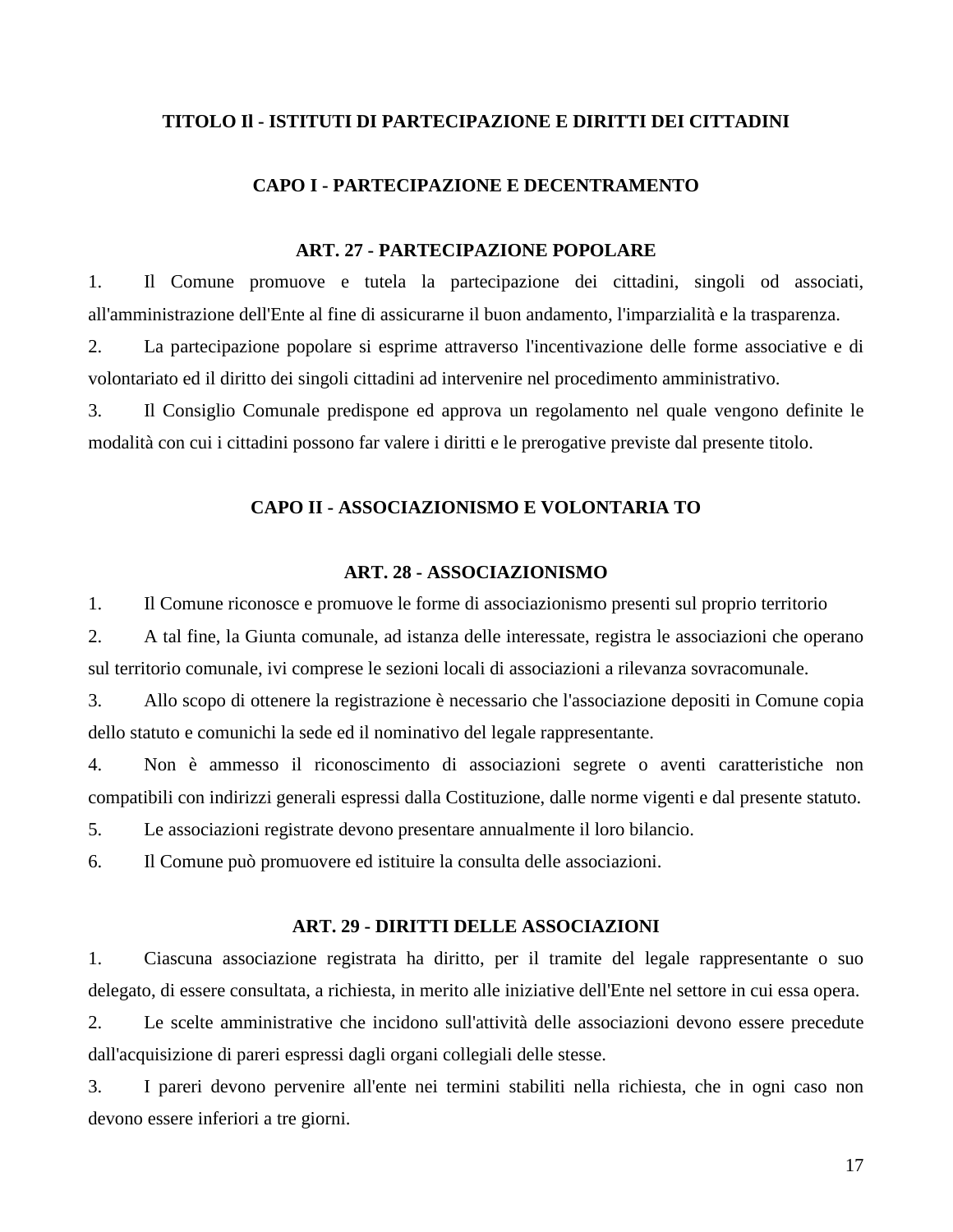# **ART. 30 - CONTRIBUTI ALLE ASSOCIAZIONI**

<span id="page-17-0"></span>1. Il Comune può erogare alle associazioni, con esclusione dei partiti politici, contributi economici da destinarsi allo svolgimento dell'attività associativa.

2. Il Comune può altresì mettere a disposizione delle associazioni, di cui al comma precedente, a titolo di contributi in natura, strutture, beni o servizi in modo gratuito.

3. Le modalità di erogazione dei contributi o di godimento delle strutture, beni o servizi dell'Ente è stabilita in apposito regolamento, in modo da garantire a tutte le associazioni pari opportunità.

4. Il Comune può gestire servizi in collaborazione con le associazioni di volontariato riconosciute a livello nazionale ed inserite nell'apposito albo regionale, l'erogazione dei contributi e le modalità della collaborazione verranno stabilite in apposito regolamento.

5. Le associazioni che hanno ricevuto contributi in denaro o natura dall'ente devono redigere al termine di ogni anno apposito rendiconto che ne evidenzi l'impiego.

# **ART. 31 - VOLONTARIATO**

<span id="page-17-1"></span>1. Il Comune promuove forme di volontariato per un coinvolgimento della popolazione in attività volte al miglioramento della qualità della vita personale, civile e sociale, in particolare delle fasce in costante rischio di emarginazione, nonché per la tutela dell'ambiente.

# **CAPO III - MODALITA' DI PARTECIPAZIONE**

# **ART. 32 - CONSULTAZIONI**

<span id="page-17-3"></span><span id="page-17-2"></span>1. L'Amministrazione Comunale può indire consultazioni della popolazione allo scopo di acquisire pareri e proposte in merito all'attività amministrativa.

2. Le forme di tali consultazioni sono stabilite in apposito regolamento.

# **ART. 33 - PETIZIONI**

<span id="page-17-4"></span>1. Chiunque, anche se non residente nel territorio comunale, può rivolgersi in forma collettiva agli organi dell'amministrazione per sollecitarne l'intervento su questioni di interesse Comune o per esporre esigenze di natura collettiva.

2. La raccolta di adesioni può avvenire senza formalità di sorta in calce al testo comprendente le richieste che sono rivolte all'amministrazione.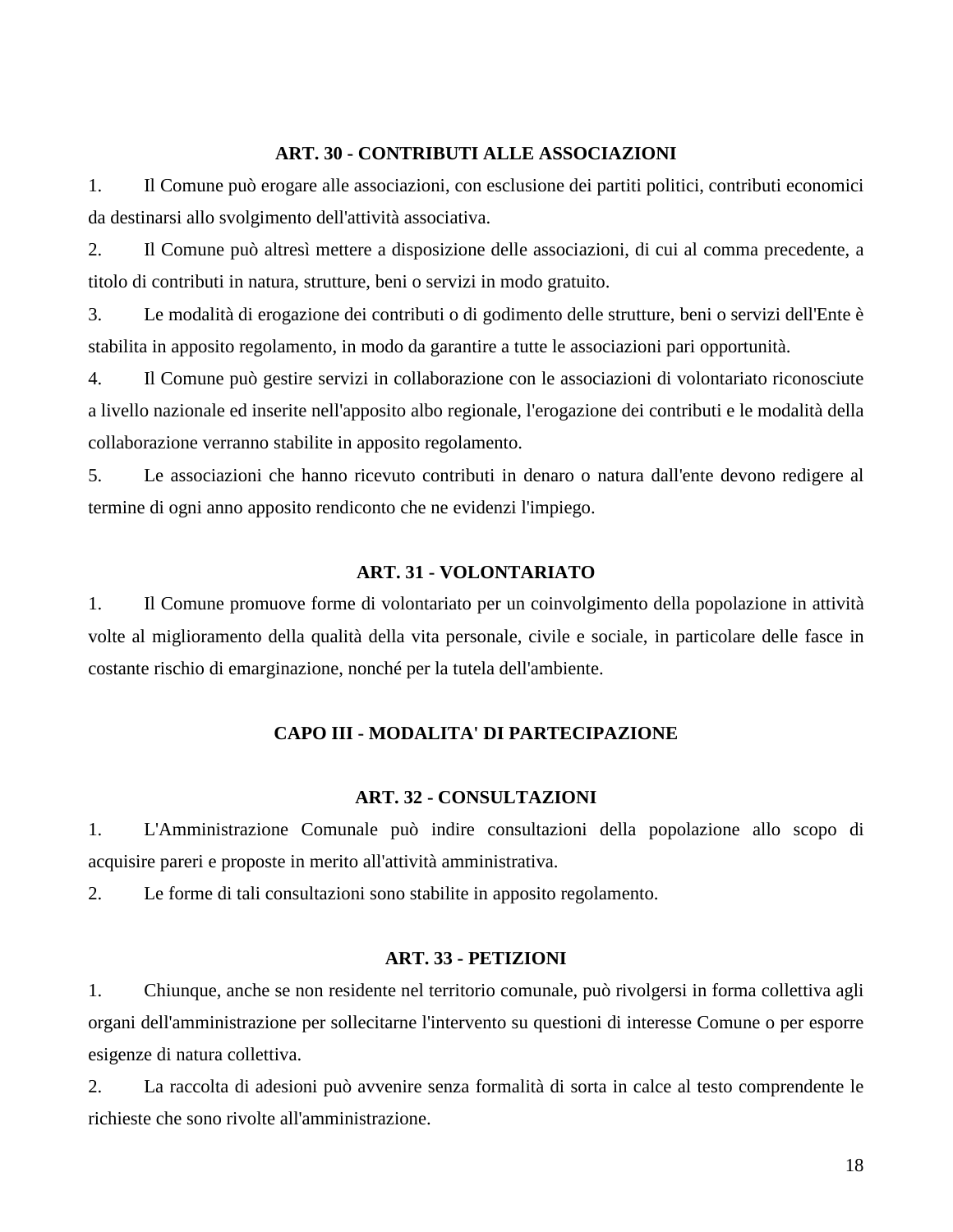*3.* La petizione è inoltrata al Sindaco il quale, entro dieci giorni, la assegna in esame all'Organo competente.

4. Il contenuto della decisione dell'Organo competente, unitamente al testo della petizione, è pubblicizzato mediante affissione all'Albo Pretorio in modo tale da permetterne la conoscenza a tutti i firmatari che risiedono nel territorio del Comune.

5. Se la petizione è sottoscritta da almeno dieci, persone ciascun consigliere può chiedere con apposita istanza che il testo della petizione sia posto in discussione nella prossima seduta del Consiglio Comunale, da convocarsi entro sessanta giorni.

#### **ART. 34 - PROPOSTE**

<span id="page-18-0"></span>1. Qualora un numero di elettori del Comune non inferiore a cento avanzi al Sindaco proposte per l'adozione di atti amministrativi di competenza dell'Ente e tali proposte siano sufficientemente dettagliate in modo da non lasciare dubbi sulla natura dell'atto ed il suo contenuto dispositivo, il Sindaco, ottenuto il parere dei responsabili dei servizi intessessati e del Segretario Comunale, trasmette la proposta unitamente ai pareri all'Organo competente ed ai gruppi presenti in Consiglio Comunale entro trenta giorni dal ricevimento.

2. L'Organo competente può sentire i proponenti e deve adottare le sue determinazioni in via formale entro trenta giorni dal ricevimento della proposta.

3. Le determinazioni di cui al comma precedente sono pubblicate all'Albo Pretorio e sono comunicate formalmente ai primi tre firmatari della proposta.

#### **ART. 35 - REFERENDUM**

<span id="page-18-1"></span>1. Un numero di elettori residenti non inferiore al 20% degli iscritti nelle liste elettorali può chiedere che vengano indetti referendum in tutte le materie di competenza comunale.

2. Non possono essere indetti referendum in materia di tributi locali e di tariffe, di attività amministrative vincolate da leggi statali o regionali e quando sullo stesso argomento è già stato indetto un referendum nell'ultimo quinquennio. Sono inoltre escluse dalla potestà referendaria le seguenti materie:

- a) Statuto Comunale;
- b) regolamento del Consiglio Comunale;
- c) Piano Regolatore Generale e strumenti urbanistici attuativi;

3. Il quesito da sottoporre agli elettori deve essere di immediata comprensione e tale da non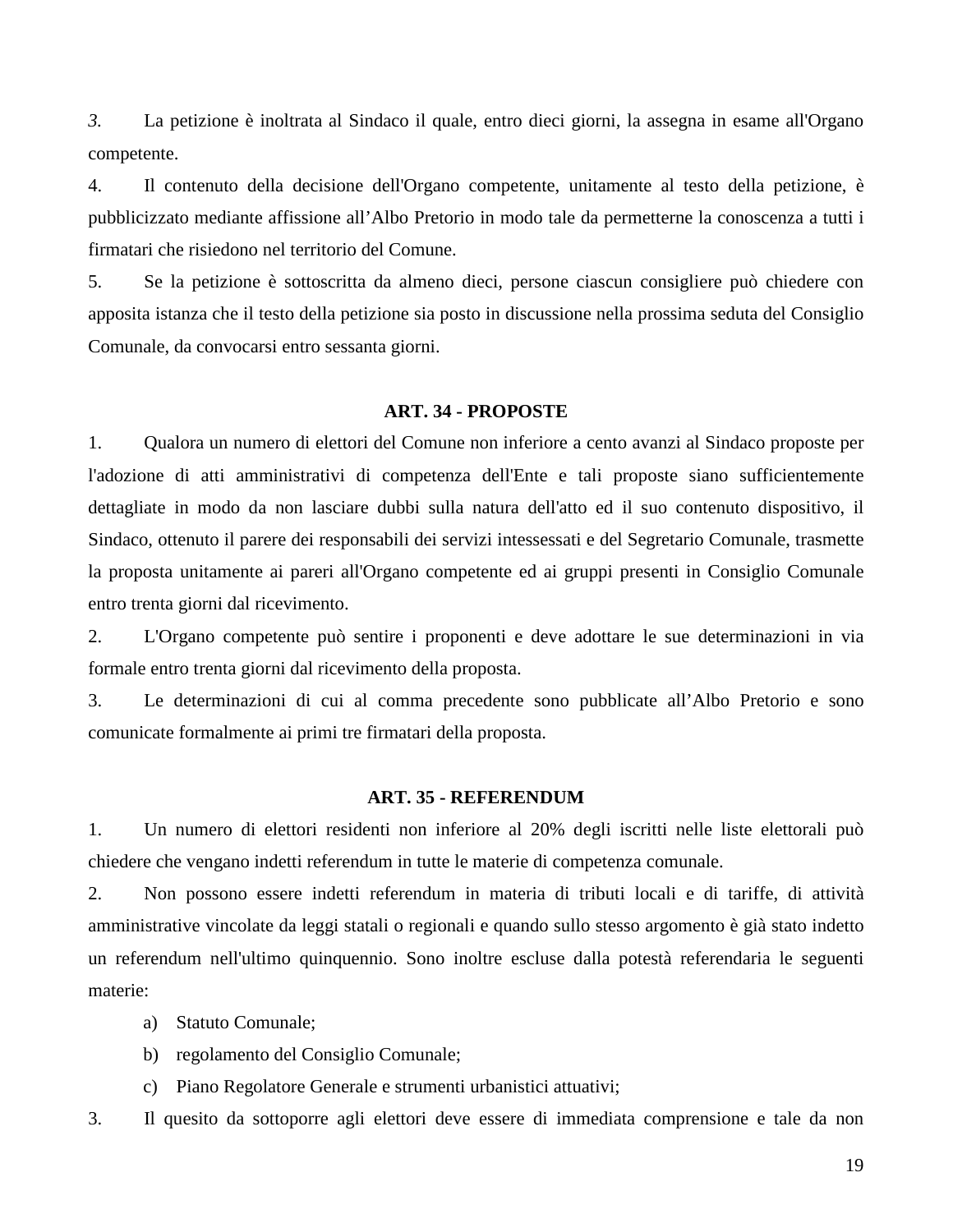ingenerare equivoci.

4. Sono ammesse richieste di referendum anche in ordine all'oggetto di atti amministrativi già approvati dagli organi competenti del Comune, ad eccezione di quelli relativi alle materie di cui al precedente comma 2.

5. Il Consiglio Comunale approva un regolamento nel quale vengono stabilite le procedure di ammissibilità, le modalità di raccolta delle firme, lo svolgimento delle consultazioni, la loro validità e la proclamazione del risultato.

6. Il Consiglio Comunale deve prendere atto del risultato della consultazione referendaria entro sessanta giorni dalla proclamazione dei risultati e provvedere con atto formale in merito all'oggetto della stessa.

7. Non si procede agli adempimenti del comma precedente se non ha partecipato alle consultazioni almeno la metà più uno degli aventi diritto.

8. 8 Il mancato recepimento delle indicazioni approvate dai cittadini nella consultazione referendaria deve essere adeguatamente motivato e deliberato dalla maggioranza assoluta dei Consiglieri comunali.

9. Nel caso in cui la proposta, sottoposta a referendum, sia approvata dalla maggioranza assoluta degli aventi diritto al voto, il Consiglio Comunale e la Giunta non possono assumere decisioni contrastanti con essa.

#### **ART. 36 - ACCESSO AGLI ATTI**

<span id="page-19-0"></span>1. Ciascun cittadino ha libero accesso alla consultazione degli atti dell'Amministrazione Comunale e dei soggetti, anche privati, che gestiscono servizi pubblici.

2. Possono essere sottratti alla consultazione soltanto gli atti che esplicite disposizioni legislative dichiarano riservati o sottoposti a limiti di divulgazione.

3. La consultazione degli atti di cui al primo comma, deve avvenire senza particolari formalità, con richiesta motivata e giustificata dell'interessato, nei tempi stabiliti da apposito regolamento.

4. In caso di diniego da parte dell'impiegato o Funzionario che ha in deposito l'atto l'interessato può rinnovare la richiesta per iscritto al Sindaco del Comune, che deve comunicare le proprie determinazioni in merito entro venti giorni dal ricevimento della richiesta stessa.

5. In caso di diniego devono essere esplicitamente indicate le motivazioni che impediscono la divulgazione dell'atto richiesto.

6. Il regolamento stabilisce i tempi e le modalità per l'esercizio dei diritti previsti nel presente

20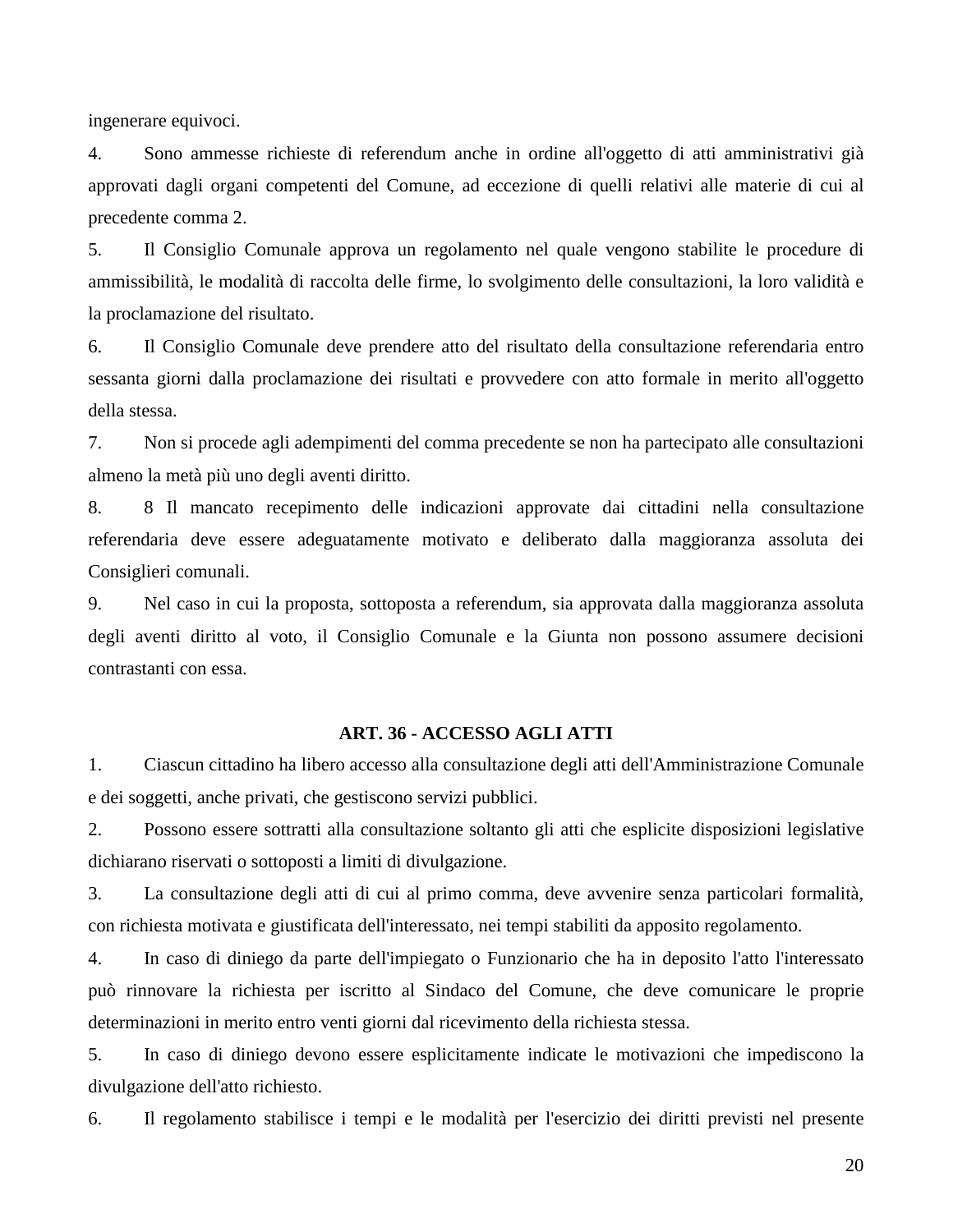articolo.

# **ART. 37 - DIRITTO DI INFORMAZIONE**

<span id="page-20-0"></span>1. Tutti gli atti dell'amministrazione, ad esclusione di quelli aventi destinatario determinato, sono pubblici e devono essere adeguatamente pubblicizzati.

2. La pubblicazione avviene, di norma, mediante affissione all'Albo Pretorio, facilmente accessibile a tutti.

3. L'affissione viene curata dal Segretario Comunale che si avvale di un messo che ne certifica l'avvenuta pubblicazione.

4. Gli atti aventi destinatario determinato devono essere notificati all'interessato.

5. Le ordinanze, i conferimenti di contributi ad enti ed associazioni devono essere pubblicizzati mediante affissione.

6. Inoltre, per gli atti più importanti, individuati nel regolamento, deve essere disposta l'affissione negli spazi pubblicitari ed ogni altro mezzo necessario a darne opportuna divulgazione.

#### **ART. 38 - ISTANZE**

<span id="page-20-1"></span>1. Chiunque, singolo od associato, può rivolgere al Sindaco interrogazioni in merito a specifici problemi od aspetti dell'attività amministrativa.

<span id="page-20-2"></span>2. La risposta all'interrogazione deve essere validamente motivata e, se ritenuta meritevole, fornita entro trenta giorni dall'interrogazione.

#### **CAPO IV - DIFENSORE CIVICO**

#### **ART. 39 - NOMINA**

<span id="page-20-3"></span>1. 1 Il Difensore Civico è nominato dal Consiglio Comunale, salvo che non sia scelto in forma di convenzionamento con altri comuni o con la Comunità Montana del Titerno o con provincia di Benevento, a scrutinio segreto ed a maggioranza dei 2/3 dei Consiglieri.

2. Ciascun cittadino che abbia i requisiti di cui al presente articolo può far pervenire la propria candidatura all'Amministrazione Comunale che ne predispone apposito elenco previo controllo dei requisiti.

3. La designazione del Difensore Civico deve avvenire tra persone che per preparazione ed esperienza diano ampia garanzia di indipendenza, probità e competenza giuridico amministrativa e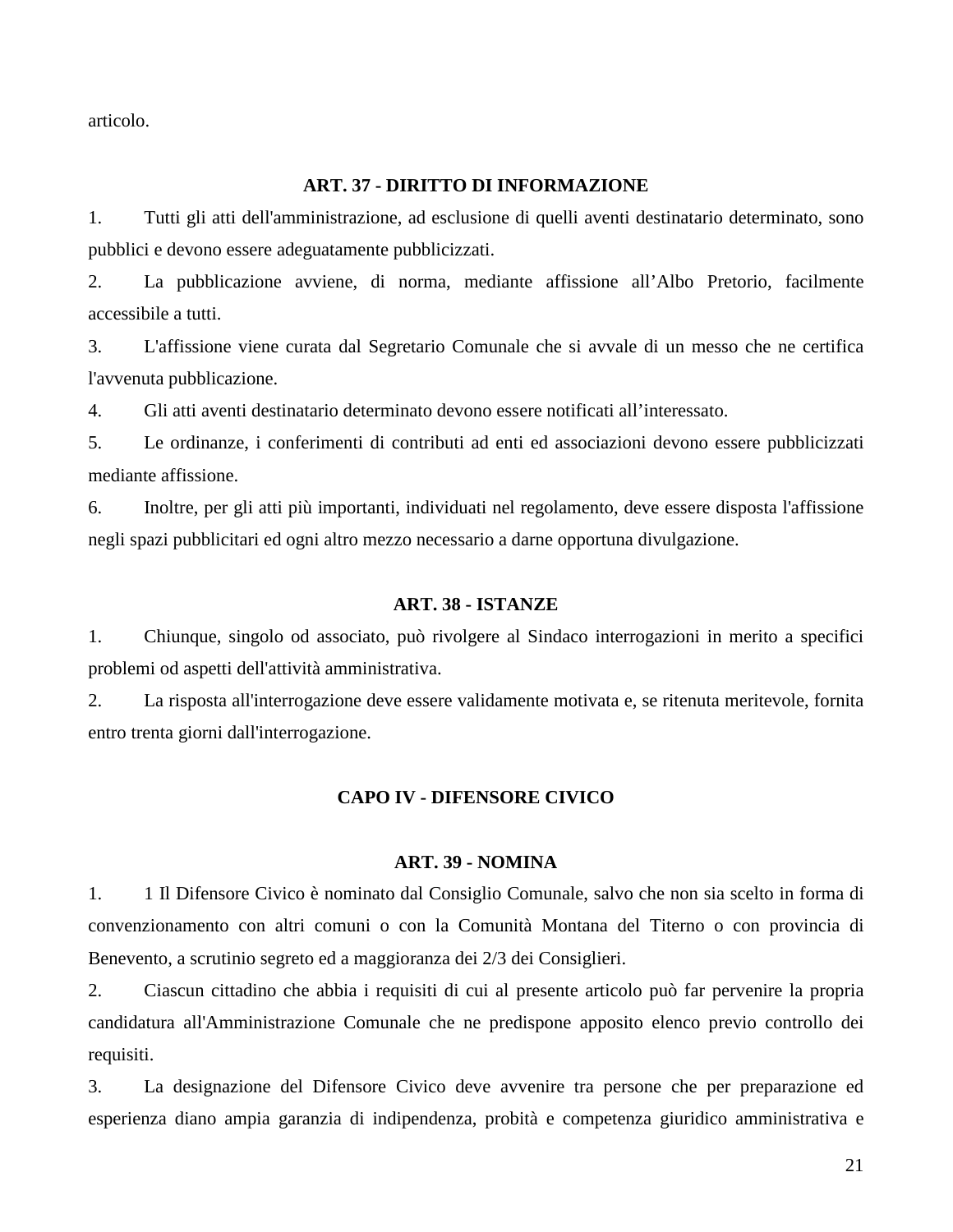siano in possesso del diploma di Laurea in Scienze Politiche, Giurisprudenza, Economia e Commercio od equipollenti.

4. Il Difensore Civico rimane in carica quanto il Consiglio che lo ha eletto ed esercita le sue funzioni fino all'insediamento del successore.

- 5. Non può essere nominato Difensore Civico:
	- a) chi si trova in condizioni di ineleggibilità alla carica di consigliere comunale;
	- b) i parlamentari, i Consiglieri regionali, Provinciali e comunali, i membri dei consorzi tra comuni e delle comunità montane, i membri del comitato regionale di controllo, i ministri di culto, i membri di partiti politici;
	- c) i dipendenti del Comune, gli amministratori ed i dipendenti di persone giuridiche, enti, istituti ed aziende che abbiano rapporti contrattuali con l'Amministrazione Comunale o che ricevano da essa a qualsiasi titolo sovvenzioni o contributi;
	- d) chi fornisca prestazioni di lavoro autonomo all'Amministrazione Comunale;
	- e) chi sia coniuge od abbia rapporti di parentela od affinità entro il quarto grado con amministratori del Comune, suoi dipendenti od il Segretario Comunale.

#### **ART. 40 - DECADENZA**

<span id="page-21-0"></span>1. Il Difensore Civico decade dal suo incarico nel caso sopravvenga una condizione che ne osterebbe la nomina o nel caso egli tratti privatamente cause inerenti l'Amministrazione Comunale.

2. La decadenza è pronunciata dal Consiglio Comunale.

3. Il Difensore Civico può essere revocato dal suo incarico per gravi motivi con deliberazione assunta a maggioranza dei 2/3 dei Consiglieri;

4. In ipotesi di surroga, per revoca, decadenza o dimissioni, prima che termini la scadenza naturale dell'incarico, sarà il Consiglio Comunale a provvedere.

# **ART. 41 - FUNZIONI**

<span id="page-21-1"></span>1. Il Difensore Civico ha il compito di intervenire presso gli organi ed uffici del Comune allo scopo di garantire l'osservanza del presente statuto e dei regolamenti comunali, nonché il rispetto dei diritti dei cittadini italiani e stranieri.

2. Il Difensore Civico deve intervenire dietro richiesta degli interessati o per iniziativa propria ogni volta che ritiene sia stato violata la legge, lo statuto, od il regolamento.

3. Il Difensore Civico deve provvedere affinché la violazione, per quanto possibile, venga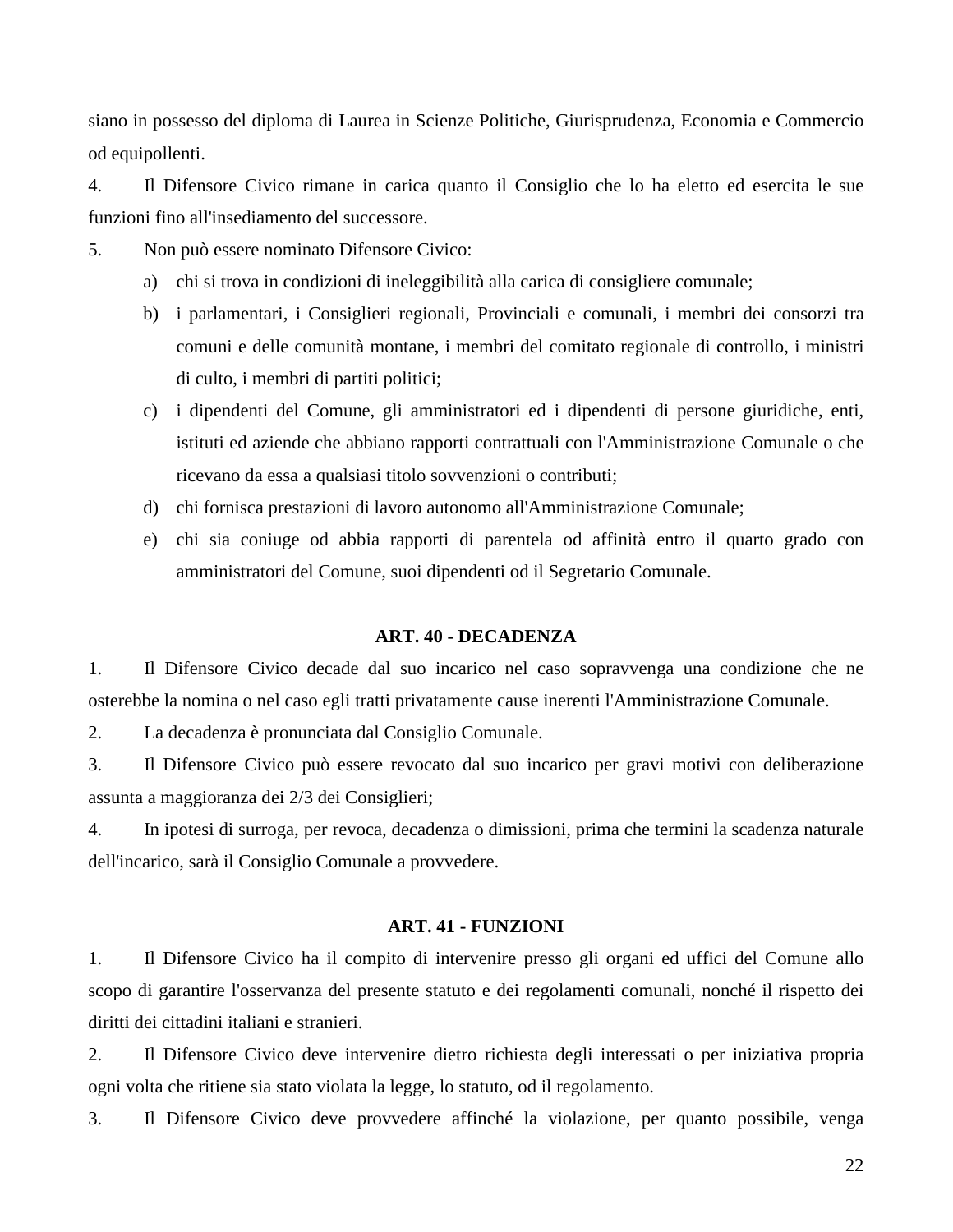eliminata e può dare consigli e indicazioni alla parte offesa affinché la stessa possa tutelare i propri diritti ed interessi nelle forme di legge.

4. Il Difensore Civico deve inoltre vigilare affinché a tutti i cittadini siano riconosciuti i medesimi diritti.

5. Il Difensore Civico deve garantire il proprio interessamento a vantaggio di chiunque si rivolga a lui; egli deve essere disponibile per il pubblico nel suo ufficio almeno un giorno alla settimana.

6. Il Difensore Civico esercita il controllo sulle deliberazioni comunali di cui all'Art. 127, comma 1, del D.Lgs. 267/2000, secondo le modalità previste dall'art. 127, comma 2, del medesimo D.Lgs.267/2000.

#### **ART. 42 - FACOLTA E PREROGATIVE**

<span id="page-22-0"></span>1. L'ufficio del Difensore Civico ha sede presso idonei locali messi a disposizione dell' Amministrazione Comunale, unitamente ai servizi ed alle attrezzature necessarie allo svolgimento del suo incarico.

2. Il Difensore Civico nell'esercizio del suo mandato può consultare gli atti ed i documenti in possesso dell' Amministrazione Comunale e dei concessionari di pubblici servizi.

3. Egli inoltre può convocare il responsabile del servizio interessato e richiedergli documenti, notizie, chiarimenti senza che possa essergli opposto il segreto di ufficio.

4. Il Difensore Civico riferisce entro trenta giorni l'esito del proprio operato, verbalmente o per iscritto, al cittadino che gli ha richiesto l'intervento e segnala agli organi comunali od alla Magistratura le disfunzioni, le illegittimità od i ritardi riscontrati.

5. Il Difensore Civico può altresì invitare l'Organo competente ad adottare gli atti amministrativi che reputa opportuni, concordandone eventualmente il contenuto.

6. E' facoltà del Difensore Civico, quale garante dell'imparzialità e del buon andamento delle attività della P.A. di presenziare, senza diritto di voto o di intervento, alle sedute pubbliche delle Commissioni Concorsuali, aste pubbliche, licitazioni private, appalti concorso. A tal fine deve essere informato della data di dette riunioni.

#### **ART. 43 - RELAZIONE ANNUALE**

<span id="page-22-1"></span>1. Il Difensore Civico presenta ogni anno, entro il mese di marzo, la relazione relativa all'attività svolta nell'anno precedente, illustrando i casi seguiti, le disfunzioni, i ritardi e le illegittimità riscontrate e formulando i suggerimenti che ritiene più opportuni allo scopo di eliminarle.

23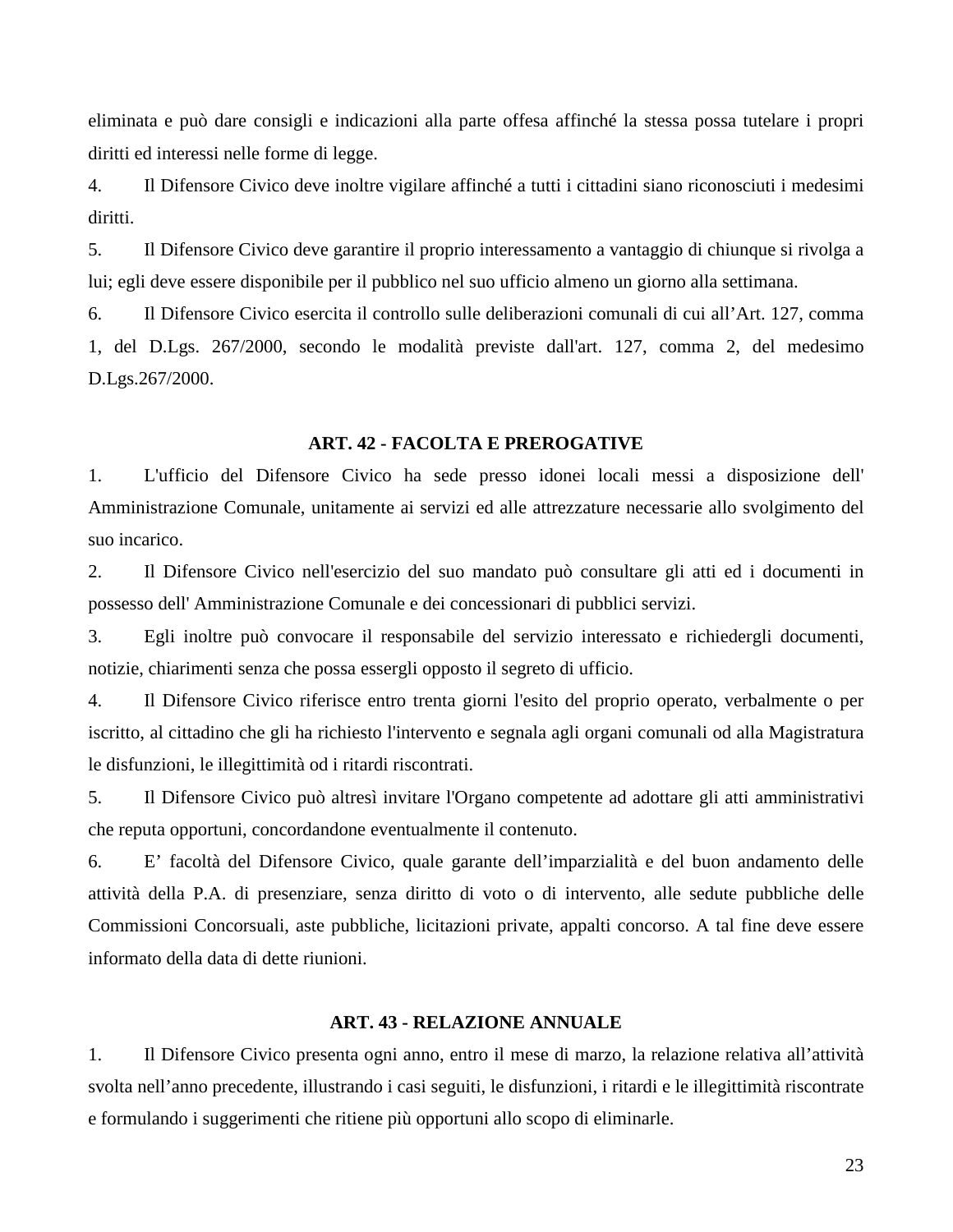2. Il Difensore Civico nella relazione di cui al primo comma può altresì indicare proposte rivolte a migliorare il funzionamento dell'attività amministrativa e l'efficienza dei servizi pubblici, nonché a garantire l'imparzialità delle decisioni.

3. La relazione deve essere affissa all'albo pretorio, trasmessa a tutti i Consiglieri Comunali e discussa entro trenta giorni in Consiglio Comunale.

4. Tutte le volte che ne ravvisa l'opportunità, il Difensore Civico può segnalare singoli casi o questioni al Sindaco affinché siano discussi nel Consiglio Comunale, che deve essere convocato entro trenta giorni.

#### **ART. 44 - INDENNITA' DI FUNZIONE**

<span id="page-23-1"></span><span id="page-23-0"></span>1. Al Difensore Civico è corrisposta una indennità di funzione il cui importo è determinato annualmente dal Consiglio Comunale.

# **CAPO V - PROCEDIMENTO AMMINISTRATIVO**

#### **ART. 45 - DIRITTO DI INTERVENTO NEI PROCEDIMENTI**

<span id="page-23-2"></span>1. Chiunque sia portatore di un diritto o di un interesse legittimo coinvolto in un procedimento amministrativo ha facoltà di intervenirvi, tranne che nei casi espressamente previsti dalla legge o dal regolamento.

2. L'Amministrazione Comunale deve rendere pubblico il nome del Funzionario responsabile della procedura, di colui che è delegato ad adottare le decisioni in merito ed il termine entro cui le decisioni devono essere adottate.

#### **ART. 46 - PROCEDIMENTI AD ISTANZA DI PARTE**

<span id="page-23-3"></span>1. Nel caso di procedimenti ad istanza di parte il soggetto che ha presentato l'istanza può chiedere di essere sentito dal Funzionario o dall' amministratore che deve pronunciarsi in merito.

2. Il Funzionario o l'amministratore devono sentire l'interessato entro trenta giorni dalla richiesta o nel termine inferiore stabilito dal regolamento.

3. Ad ogni istanza rivolta ad ottenere l'emanazione di un atto o provvedimento amministrativo deve essere data opportuna risposta per iscritto nel termine stabilito dal regolamento, comunque non superiore a sessanta giorni.

4. Nel caso l'atto o provvedimento richiesto possa incidere negativamente su diritti od interessi

24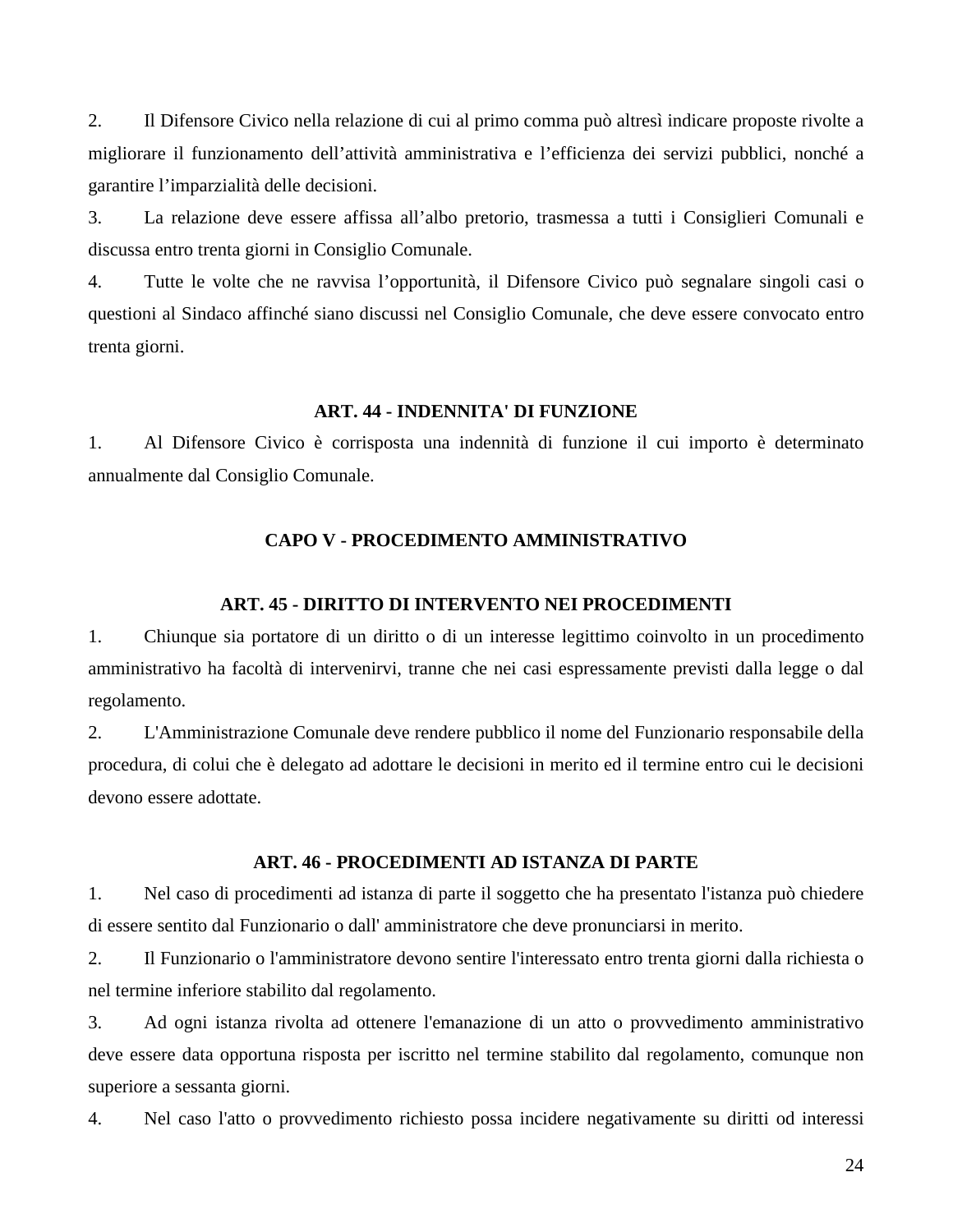legittimi di altri soggetti il Funzionario responsabile deve dare loro comunicazione della richiesta ricevuta.

5. Tali soggetti possono inviare all'amministrazione istanze, memorie, proposte o produrre documenti entro quindici giorni dal ricevimento della comunicazione.

# **ART. 47 - PROCEDIMENTI AD IMPULSO DI UFFICIO**

<span id="page-24-0"></span>1. Nel caso di procedimenti ad impulso d'ufficio il Funzionario responsabile deve darne comunicazione ai soggetti i quali siano portatori di diritti od interessi legittimi che possano essere pregiudicati dall' adozione dell' atto amministrativo, indicando il termine non minore di quindici giorni, salvo i casi di particolare urgenza individuati dal regolamento, entro il quale gli interessati possono presentare istanze, memorie, proposte o produrre documenti.

2. I soggetti interessati possono altresì, nello stesso termine chiedere, di essere sentiti personalmente dal Funzionario responsabile o dall'amministratore che deve pronunciarsi in merito.

3. Qualora per l'elevato numero degli interessati sia particolannente gravosa la comunicazione personale di cui al primo comma è consentito sostituirla con la pubblicazione ai sensi dell'art. 38 dello Statuto.

# **ART. 48 - DETERMINAZIONE DEL CONTENUTO DELL' ATTO**

<span id="page-24-1"></span>1. l. Nei casi previsti dai due articoli precedenti, e sempre che siano state puntualmente osservate le procedure ivi previste, il contenuto volitivo dell'atto può risultare da un accordo tra il soggetto privato interessato e la Giunta comunale.

2. In tal caso è necessario che di tale accordo sia dato atto nella premessa e che il contenuto dell'accordo medesimo sia comunque tale da garantire il pubblico interesse e l'imparzialità dell'amministrazione.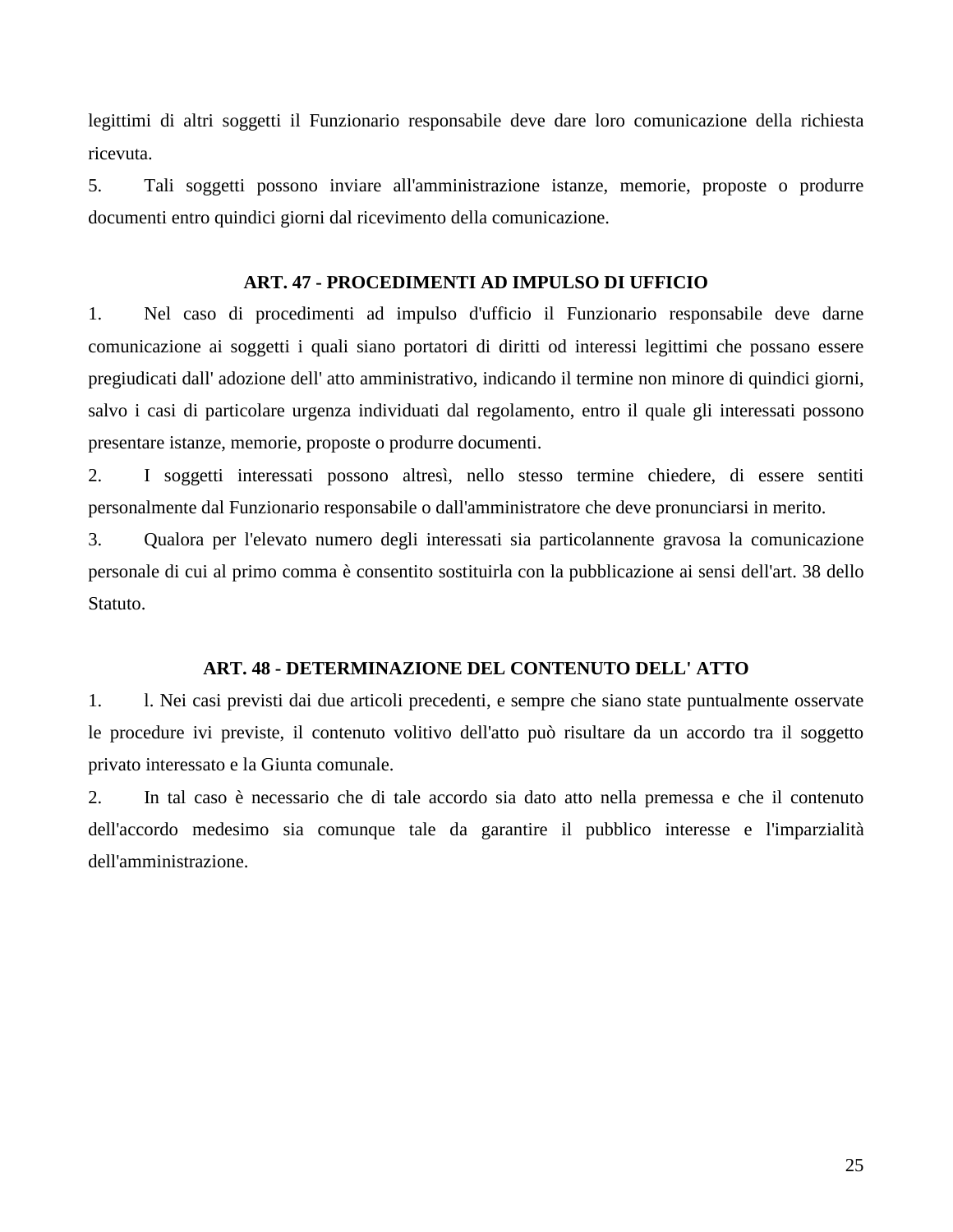# **TITOLO III - ATTIVITA' AMMINISTRATIVA**

#### **ART. 49 - OBIETTIVI DELL'ATTIVITA' AMMINISTRATIVA**

<span id="page-25-1"></span><span id="page-25-0"></span>1. Il Comune informa la propria attività amministrativa ai principi di democrazia, di partecipazione, di trasparenza, di efficienza, di efficacia, di economicità e di semplicità delle procedure. 2. Gli organi di governo del Comune ed i dipendenti responsabili dei servizi sono tenuti a provvedere sulle istanze degli interessati nei modi e nei termini stabiliti dalla legge, dal presente statuto e dai regolamenti di attuazione.

3. Il Comune, allo scopo di soddisfare le esigenze dei cittadini, attua le forme di partecipazione previste dal presente statuto, nonché forme di cooperazione con altri Comuni, con la Comunità Montana e con la Provincia.

# **ART. 50 - SERVIZI PUBBLICI COMUNALI**

<span id="page-25-2"></span>1. Il Comune può istituire e gestire servizi pubblici che abbiano per oggetto produzione di beni e servizi o l'esercizio di attività rivolte a perseguire fini sociali ed a promuovere lo sviluppo economico e civile dalla comunità locale.

2. I servizi da gestirsi con diritto di privativa sono stabiliti dalla legge.

# **Art. 50 bis**

1. Il Comune di Cusano Mutri dichiara di:

2. riconoscere il Diritto umano all'acqua, ossia l'accesso all'acqua come diritto umano, universale, indivisibile, inalienabile e lo status dell'acqua come bene comune pubblico;

3. confermare il principio della proprietà e gestione pubblica del servizio idrico integrato e che tutte le acque, superficiali e sotterranee, anche se non estratte dal sottosuolo, sono pubbliche e costituiscono una risorsa da utilizzare secondo criteri di solidarietà;

4. riconoscere che il servizio idrico integrato è un servizio pubblico locale privo di rilevanza economica, in quanto servizio pubblico essenziale per garantire l'accesso all'acqua per tutti e pari dignità umana a tutti i cittadini, e quindi la cui gestione va attuata attraverso gli Artt. 31 e 114 del d.lgs n. 267/2000.

# **ART. 51 - FORME DI GESTIONE DEI SERVIZI PUBBLICI**

<span id="page-25-3"></span>1. Il Consiglio Comunale può deliberare l'istituzione e l'esercizio dei pubblici servizi nelle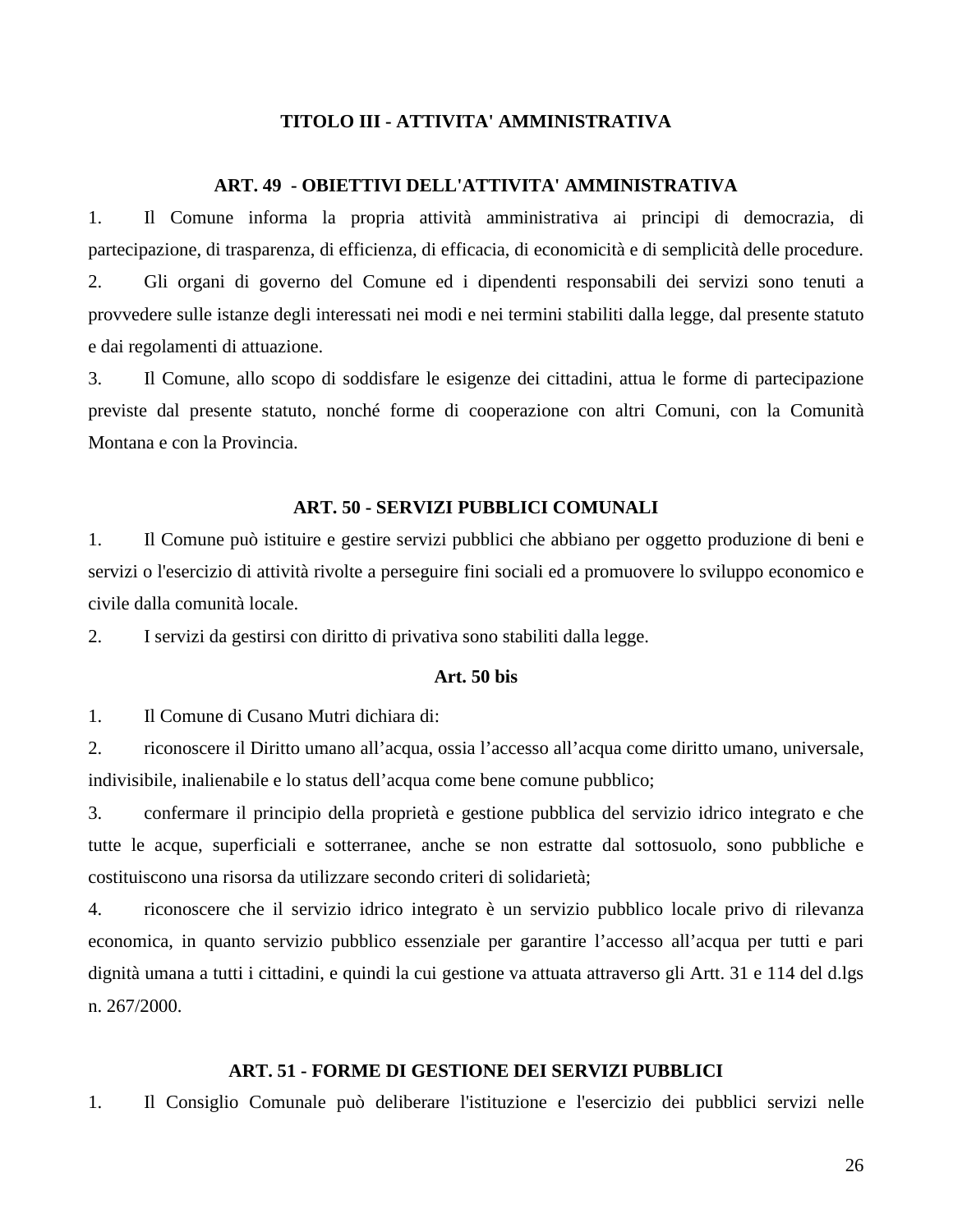seguenti forme:

- a) in economia, quando per le modeste dimensioni o per le caratteristiche del servizio, non sia opportuno costituire una istituzione od un'azienda;
- b) in concessione a terzi quando esistano ragioni tecniche, economiche e di opportunità sociale;
- c) a mezzo di azienda speciale, anche per la gestione di più servizi di rilevanza economica ed imprenditoriale;
- d) a mezzo di istituzione, per l'esercizio di servizi sociali senza rilevanza imprenditoriale;
- e) a mezzo di società per azioni o a responsabilità limitata a prevalente capitale pubblico oppure senza il vincolo della proprietà pubblica maggioritaria, qualora si renda opportuna, in relazione alla natura del servizio da erogare, la partecipazione di altri soggetti pubblici e privati;
- f) a mezzo di convenzioni, consorzi, accordi di programma, unioni di comuni nonché in ogni altra forma consentita dalla legge.

2. Il Comune può partecipare a società per azioni a prevalente capitale pubblico per la gestione di servizi che la legge non riserva in via esclusiva al Comune.

3. Il Comune può altresì dare impulso e partecipare, anche indirettamente, ad attività economiche connesse ai suoi fini istituzionali avvalendosi dei principi e degli strumenti di diritto Comune.

4. I poteri, ad eccezione del referendum, che il presente Statuto riconosce ai cittadini nei confronti degli atti del Comune sono estesi anche agli atti delle aziende speciali, delle istituzioni e delle società di capitali a maggioranza pubblica.

#### **ART. 52 - AZIENDE SPECIALI**

<span id="page-26-0"></span>1. Il Consiglio Comunale può deliberare la costituzione di aziende speciali, dotate di personalità giuridica e di autonomia gestionale ed imprenditoriale, e ne approva lo statuto.

2. Le aziende speciali informano la loro attività a criteri di trasparenza, di efficienza, di efficacia e di economicità ed hanno l'obbligo del pareggio di finanziario ed economico da conseguire attraverso l'equilibrio dei costi e dei ricavi, ivi compresi i trasferimenti.

3. I servizi di competenza delle aziende speciali possono essere esercitati anche al di fuori del territorio comunale, previa stipulazione di accordi tesi a garantire l'economicità e la migliore qualità dei servizi.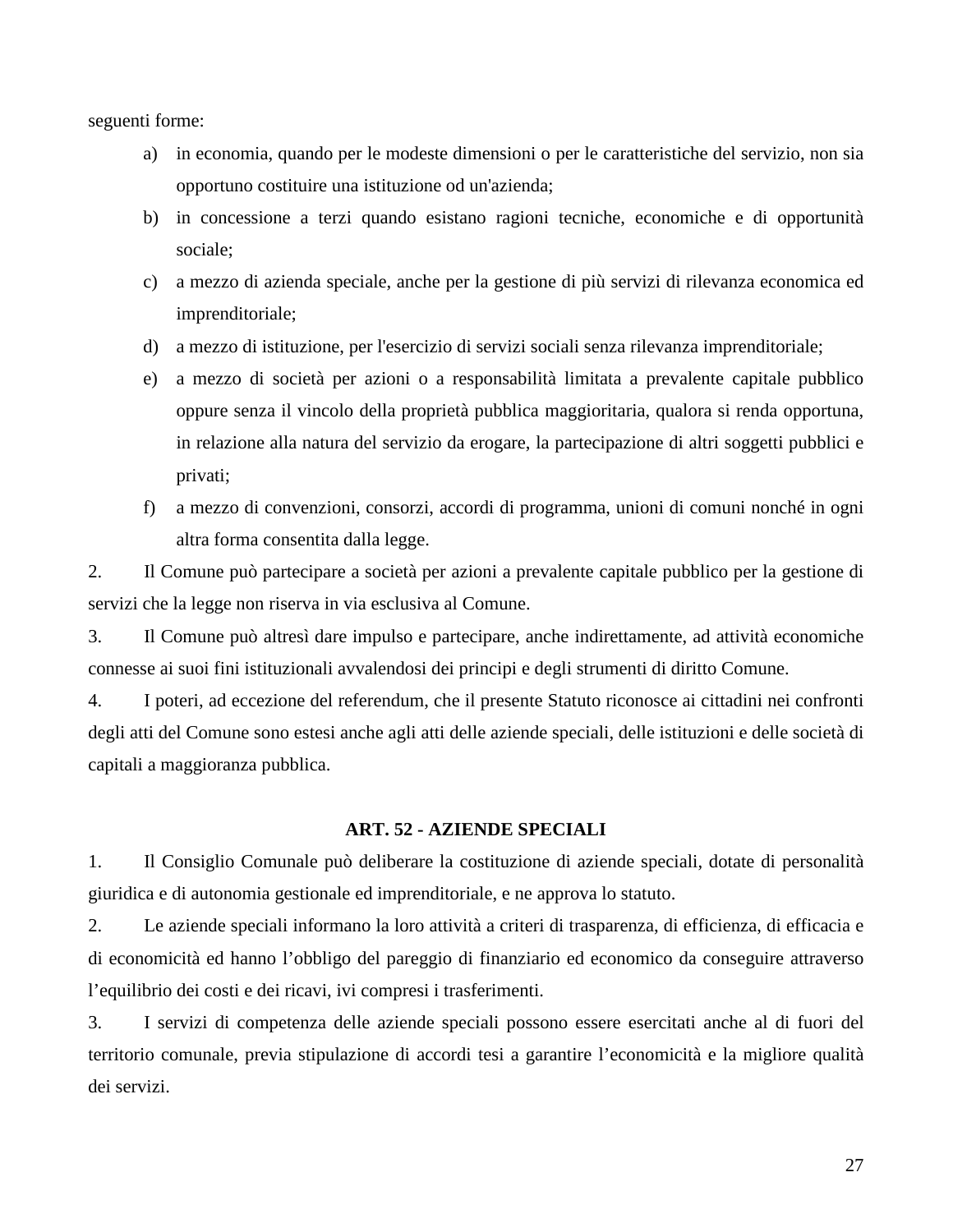# **ART. 53 - STRUTTURA DELLE AZIENDE SPECIALI**

<span id="page-27-0"></span>1. Lo statuto delle aziende speciali ne disciplina la struttura, il funzionamento, le attività ed i controlli.

2. Sono organi delle aziende speciali il Consiglio di amministrazione, il Presidente, il direttore ed il collegio di revisione.

3. Il Presidente e gli amministratori delle aziende speciali sono nominati dal Sindaco fra le persone in possesso dei requisiti di eleggibilità a consigliere comunale dotate di speciale competenza tecnica o amministrativa per studi compiuti, per funzioni esercitate presso aziende pubbliche o private o per uffici ricoperti.

4. Il direttore è assunto per pubblico concorso, salvo i casi previsti dal T. U. 2578/25 in presenza dei quali si può procedere alla chiamata diretta.

5. Il Consiglio Comunale provvede alla nomina del collegio dei revisori dei conti, conferisce il capitale di dotazione e determina gli indirizzi e le finalità dell'amministrazione delle aziende, ivi compresi i criteri generali per la determinazione delle tariffe per la fruizione dei beni o servizi.

6. Il Consiglio Comunale approva altresì i bilanci annuali e pluriennali, i programmi ed il conto consuntivo delle aziende speciali ed esercita la vigilanza sul loro operato.

7. 7 Gli amministratori delle aziende speciali possono essere revocati soltanto per gravi violazioni di legge, documentata inefficienza o difformità rispetto agli indirizzi ed alle finalità dell'amministrazione approvate dal Consiglio Comunale.

# **ART. 54 - ISTITUZIONI**

<span id="page-27-1"></span>1. 1 Le istituzioni sono organismi strumentali del Comune privi di personalità giuridica ma dotate di autonomia gestionale.

2. Sono organi delle istituzioni il Consiglio di amministrazione, il Presidente ed il direttore.

3. 3 Gli organi dell'istituzione sono nominati dal Sindaco che può revocarli per gravi violazioni di legge, per documentata inefficienza o per difformità rispetto agli indirizzi ed alle finalità dell'amministrazione.

4. Il Consiglio Comunale determina gli indirizzi e le finalità dell'amministrazione delle istituzioni, ivi compresi i criteri generali per la determinazione delle tariffe per la fruizione dei beni o servizi, approva i bilanci annuali e pluriennali, i programmi ed il conto consuntivo, ed esercita la vigilanza sul loro operato.

5. Il Consiglio di amministrazione provvede alla gestione dell'istituzione deliberando nell'ambito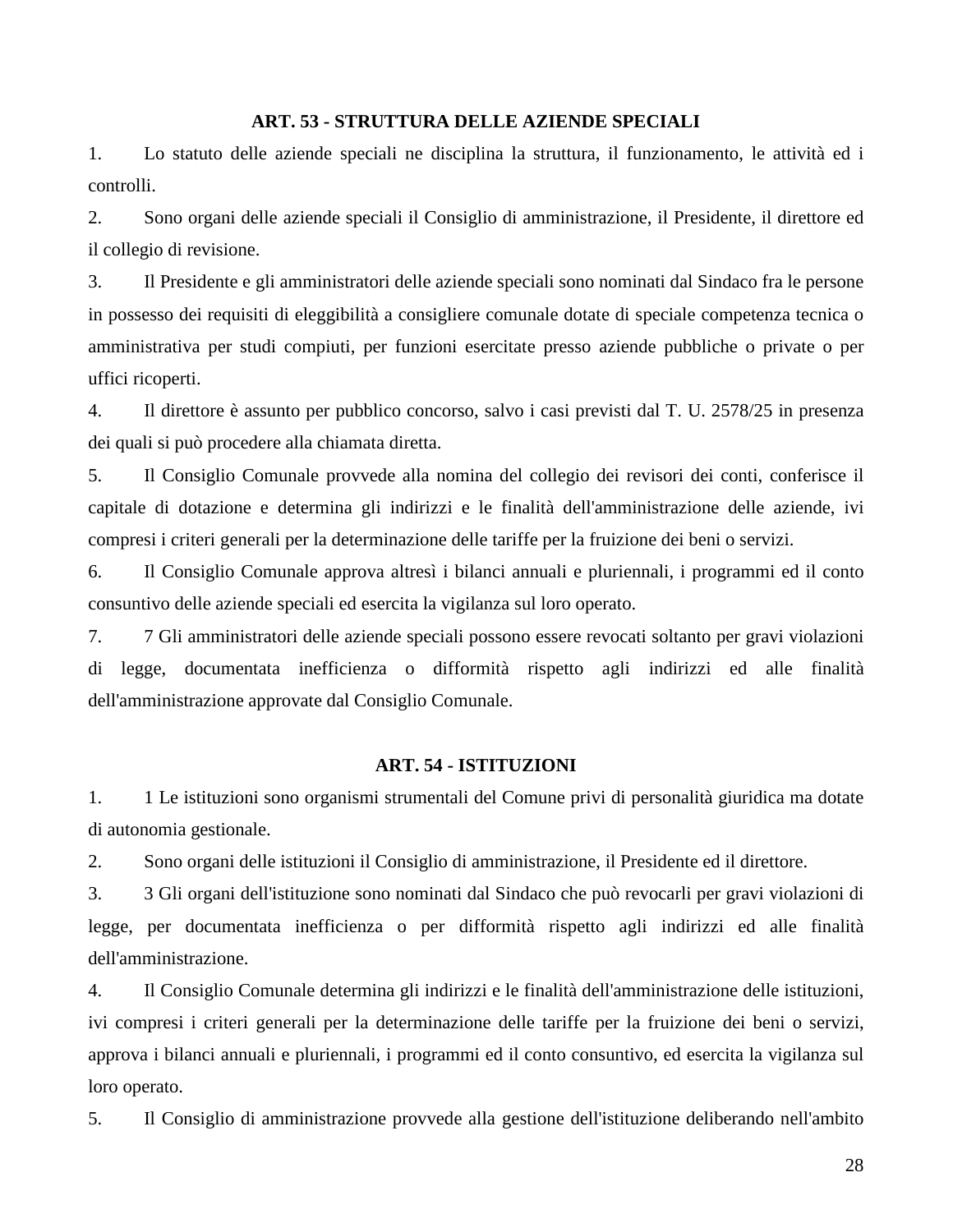delle finalità e degli indirizzi approvati dal Consiglio Comunale e secondo le modalità organizzative e funzionali previste nel regolamento

6. Il regolamento può anche prevedere forme di partecipazione dei cittadini o degli utenti alla gestione o al controllo dell'istituzione.

# **ART. 55 - SOCIETA' PER AZIONI O A RESPONSABILITA' LIMITATA**

<span id="page-28-0"></span>1. Il Consiglio Comunale può approvare la partecipazione dell'Ente a società per azioni o a responsabilità limitata per la gestione di servizi pubblici, eventualmente provvedendo anche alla loro costituzione.

2. L'atto costitutivo, lo statuto o l'acquisto di quote od azioni devono essere approvati dal Consiglio Comunale e deve in ogni caso essere garantita la rappresentatività dei soggetti pubblici negli organi di amministrazione.

3. Il Comune sceglie i propri rappresentanti tra soggetti di specifica competenza tecnica e professionale e nel concorrere agli atti gestionali considera gli interessi dei consumatori e degli utenti.

4. I Consiglieri comunali non possono essere nominati nei consigli di amministrazione delle società per azioni o a responsabilità limitata.

5. Il Sindaco o un suo delegato partecipa all'Assemblea dei soci in rappresentanza dell'Ente.

6. Il Consiglio Comunale provvede a verificare annualmente l'andamento della società per azioni od a responsabilità limitata ed a controllare che l'interesse della collettività sia adeguatamente tutelato nell'ambito dell'attività esercitata dalla società medesima.

#### **ART. 56 - CONVENZIONI**

<span id="page-28-1"></span>1. Il Consiglio Comunale, su proposta della Giunta, delibera apposite convenzioni da stipularsi con amministrazioni statali, altri enti pubblici o con privati al fine di fornire in modo coordinato servizi pubblici.

2. Le convenzioni devono stabilire i fini, la durata, le forme di consultazione degli enti contraenti, i loro rapporti finanziari ed i reciproci obblighi e garanzie.

# **ART. 57 - CONSORZI**

<span id="page-28-2"></span>1. Il Comune può partecipare alla costituzione di consorzi con altri Enti locali per la gestione associata di uno o più servizi secondo le norme previste per le aziende speciali in quanto applicabili.

2. A questo fine il Consiglio Comunale approva, a maggioranza assoluta dei componenti, una

29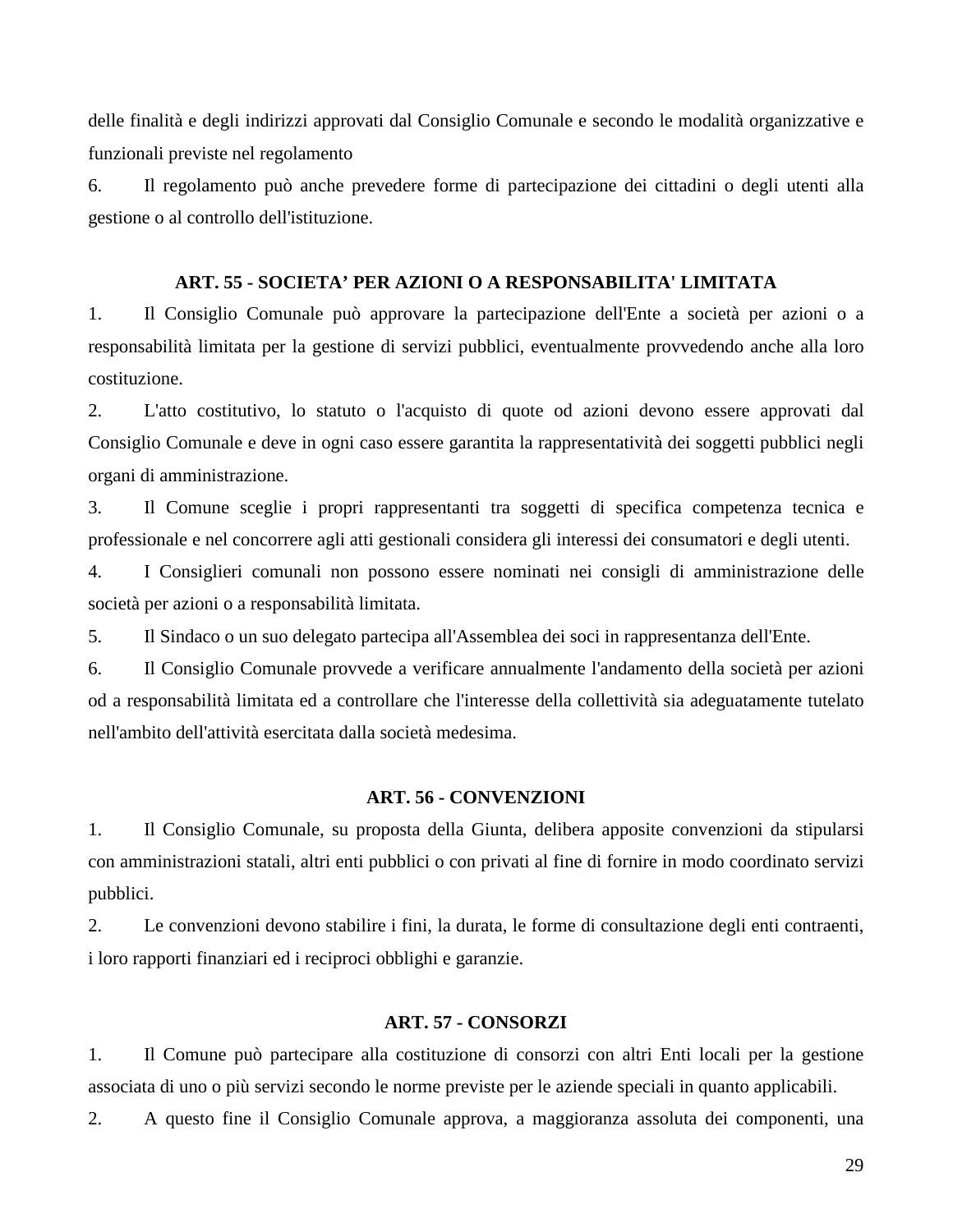convenzione ai sensi del precedente articolo, unitamente allo statuto del consorzio.

3. La convenzione deve prevedere l'obbligo a carico del Consorzio della trasmissione al Comune degli atti fondamentali che dovranno essere pubblicati con le modalità di cui all'art. 40, comma 2 del presente Statuto.

4. Il Sindaco od un suo delegato fa parte dell'Assemblea del consorzio con responsabilità pari alla quota di partecipazione fissata dalla convenzione e dallo statuto del consorzio.

# **ART. 58 - ACCORDO DI PROGRAMMA**

<span id="page-29-0"></span>1. Il Sindaco per la definizione e l'attuazione di opere, di interventi o di programmi di intervento che richiedono, per la loro completa realizzazione, l'azione integrata e coordinata del Comune e di altri soggetti pubblici, in relazione alla competenza primaria o prevalente del Comune sull'opera o sugli interventi o sui programmi di intervento, promuove la conclusione di un accordo di programma per assicurare il coordinamento delle azioni e per determinare i tempi, le modalità, il finanziamento ed ogni altro connesso adempimento.

2. L'accordo di programma, consistente nel consenso unanime del Presidente della Regione, del Presidente della Provincia, del Presidente della Comunità Montana, del Presidente dell'Ente Parco, dei Sindaci delle Amministrazioni interessate viene definito in una apposita conferenza la quale provvede altresì alla approvazione formale dell'accordo stesso ai sensi dell'Art. 34, comma 4, del D.lgs 18 Agosto 2000 n. 267.

3. Qualora l'accordo sia adottato con Decreto del Presidente della Regione e comporti variazioni degli strumenti urbanistici, l'adesione del Sindaco allo stesso deve essere ratificata dal Consiglio Comunale entro trenta giorni a pena decadenza.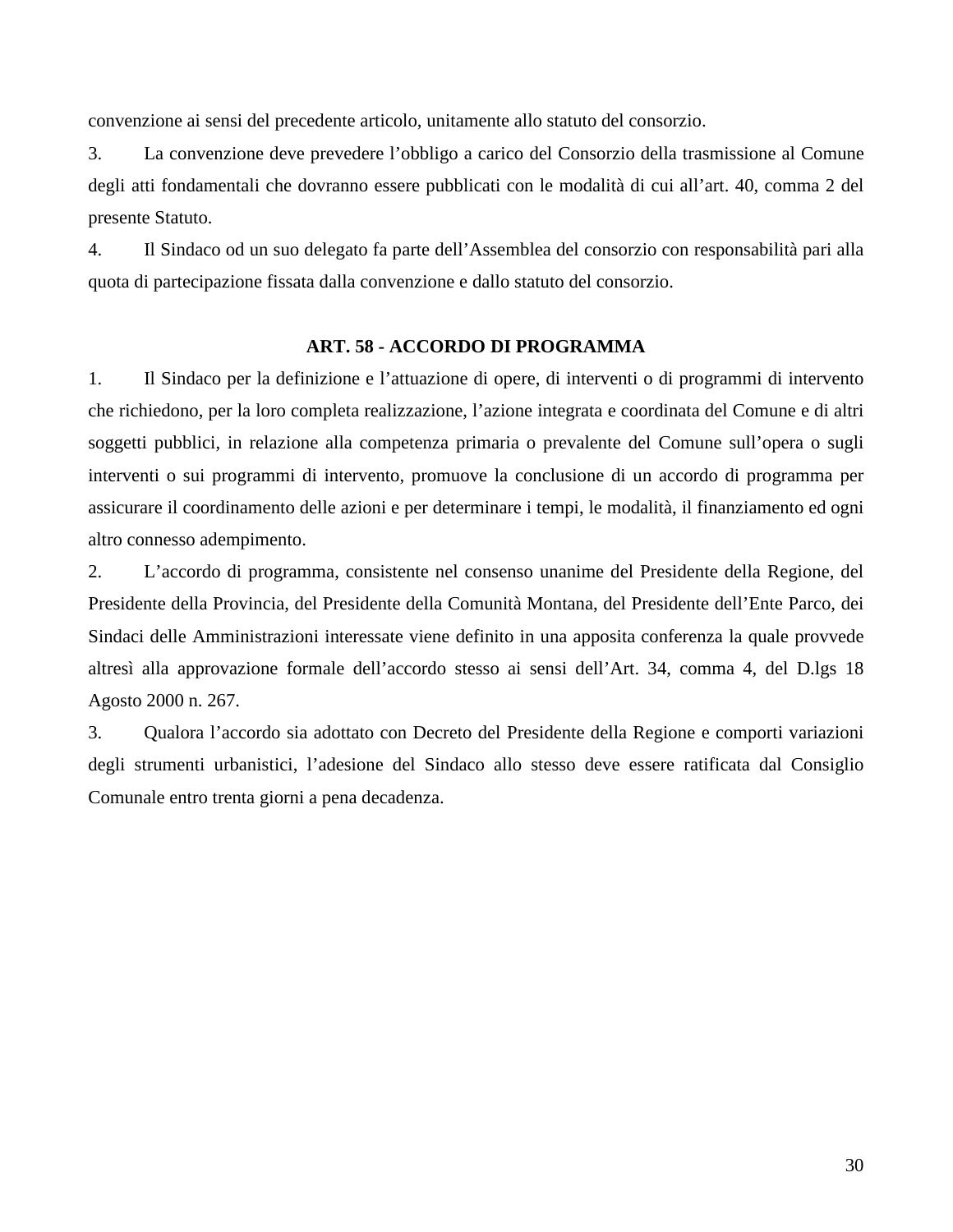# **TITOLO IV - UFFICI E PERSONALE**

# **CAPO I - UFFICI**

# **ART. 59 - PRINCIPI STRUTTURALI ED ORGANIZZA TIVI**

<span id="page-30-2"></span><span id="page-30-1"></span><span id="page-30-0"></span>1. L'amministrazione del Comune si esplica mediante il perseguimento di obiettivi specifici e deve essere improntata ai seguenti principi:

- a) una organizzazione del lavoro per progetti, obiettivi e programmi;
- b) l'analisi e l'individuazione delle produttività e dei carichi funzionali di lavoro e del grado di efficacia dell'attività svolta da ciascun elemento dell'apparato;
- c) l'individuazione di responsabilità strettamente collegata all'ambito di autonomia decisionale dei soggetti;
- d) il superamento della separazione rigida delle competenze nella divisione del lavoro ed il conseguimento della massima flessibilità delle strutture e del personale e della massima collaborazione tra gli uffici.

# **ART. 60 - ORGANIZZAZIONE DEGLI UFFICI E DEL PERSONALE**

<span id="page-30-3"></span>1. Il Comune disciplina con appositi atti la dotazione organica del personale e, in conformità alle norme del presente statuto, l'organizzazione degli uffici e dei servizi sulla base della distinzione tra funzione politica e di controllo attribuita al Consiglio Comunale, al Sindaco ed alla Giunta e funzione di gestione amministrativa attribuita al direttore generale o al Segretario Generale ed ai responsabili degli uffici e dei servizi.

2. Gli uffici sono organizzati secondo i principi di autonomia, trasparenza ed éfficienza e criteri di funzionalità, economicità di gestione e flessibilità della struttura.

3. I servizi e gli uffici operano sulla base della individuazione delle esigenze dei cittadini, adeguando costantemente la propria azione amministrativa ed i servizi offerti, verificandone la rispondenza ai bisogni e l'economicità.

4. Gli orari dei servizi aperti al pubblico vengono fissati per il miglior soddisfacimento delle esigenze dei cittadini.

# **ART. 61 - REGOLAMENTO DEGLI UFFICI E DEI SERVIZI**

<span id="page-30-4"></span>1. Il Comune attraverso il regolamento di organizzazione stabilisce le norme generali per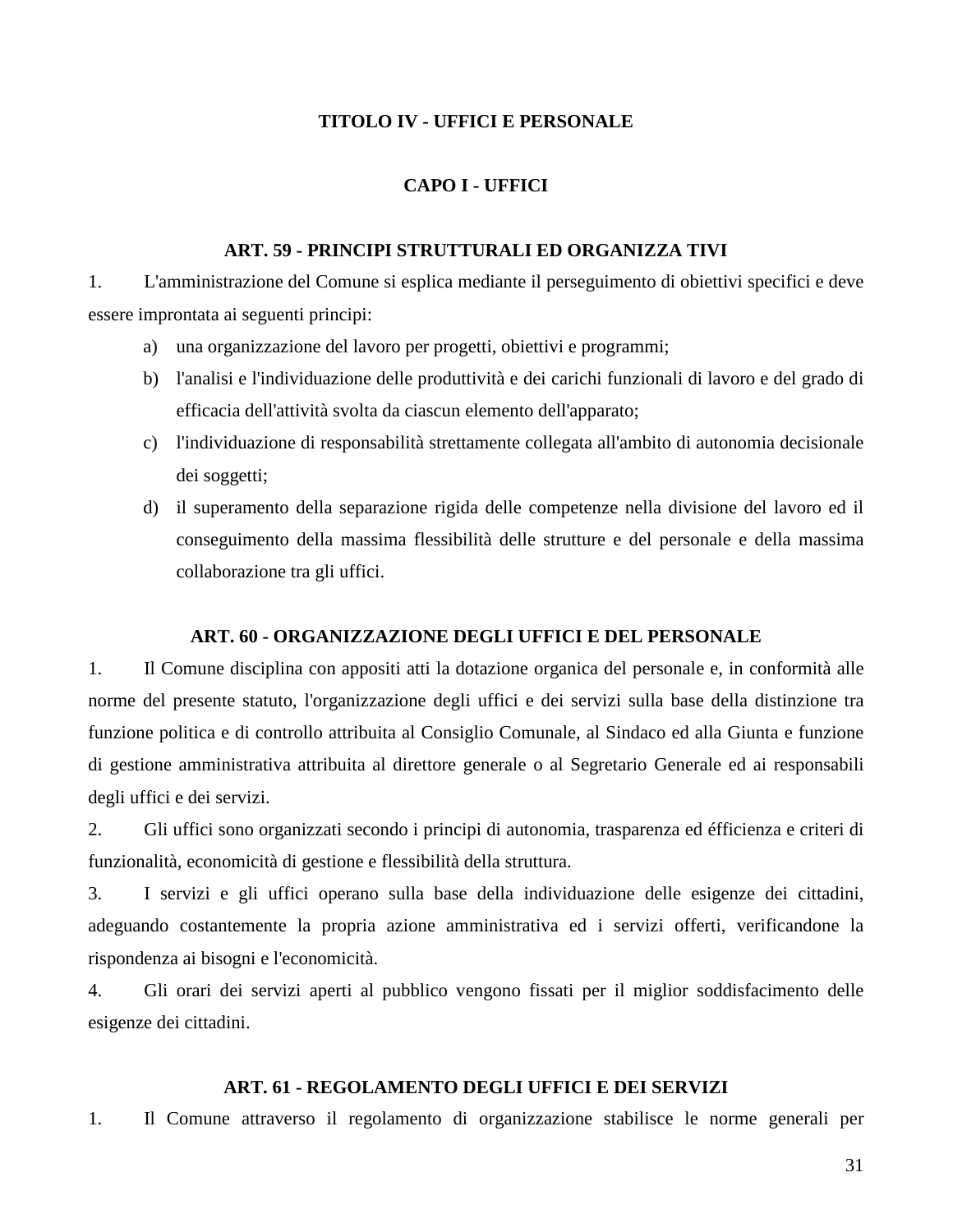l'organizzazione ed il funzionamento degli uffici e, in particolare, le attribuzioni e le responsabilità di ciascuna struttura organizzativa, i rapporti reciproci tra uffici e servizi e tra questi, il direttore e gli organi amministrativi.

2. I regolamenti si uniformano al principio secondo cui agli organi di governo è attribuita la funzione politica di indirizzo e di controllo, intesa come potestà di stabilire in piena autonomia obiettivi e finalità dell'azione amministrativa in ciascun settore e di verificarne il conseguimento; al direttore ed ai funzionari responsabili spetta, ai fini del perseguimento degli obiettivi assegnati, il compito di definire, congruamente con i fini istituzionali, gli obiettivi più operativi e la gestione amministrativa, tecnica e contabile secondo principi di professionalità e responsabilità.

3. L'organizzazione del Comune si articola in unità operative che sono aggregate, secondo criteri di omogeneità, in strutture progressivamente più ampie, come disposto dall' apposito Regolamento anche mediante il ricorso a strutture trasversali o di staff intersettoriali. c

4. Il Comune recepisce ed applica gli accordi collettivi nazionali approvati nelle forme di legge e tutela la libera organizzazione sindacale dei dipendenti stipulando con le rappresentanze sindacali gli accordi collettivi decentrati ai sensi delle norme di legge e contrattuali in vigore.

# **ART. 62 - DIRITTI E DOVERI DEI DIPENDENTI**

<span id="page-31-0"></span>1. I dipendenti comunali, inquadrati in ruoli organici e ordinati secondo qualifiche funzionali in conformità alla disciplina generale sullo stato giuridico, ed il trattamento economico del personale stabilito dalla legge e dagli accordi collettivi nazionali, svolgono la propria attività al servizio e nell'interesse dei cittadini.

2. Ogni dipendente comunale è tenuto ad assolvere con correttezza e tempestività agli incarichi di competenza dei relativi uffici e servizi e, nel rispetto delle competenze dei rispettivi ruoli, a raggiungere gli obiettivi assegnati. Egli è altresÌ direttamente responsabile verso il responsabile degli uffici e dei servizi e l'amministrazione degli atti compiuti e dei risultati conseguiti nell'esercizio delle proprie funzioni.

3. 3 Il Regolamento Organico determina le condizioni e le modalità con le quali il Comune promuove l'aggiornamento e l'elevazione professionale del personale, assicura condizioni di lavoro idonee a preservane la salute e l'integrità psicofisica e garantisce pieno ed effettivo esercizio delle libertà e dei diritti sindacali.

4. L'approvazione dei ruoli dei tributi e dei canoni nonché la stipulazione, in rappresentanza dell 'Ente, dei contratti già approvati, compete al personale responsabile delle singole aree e dei diversi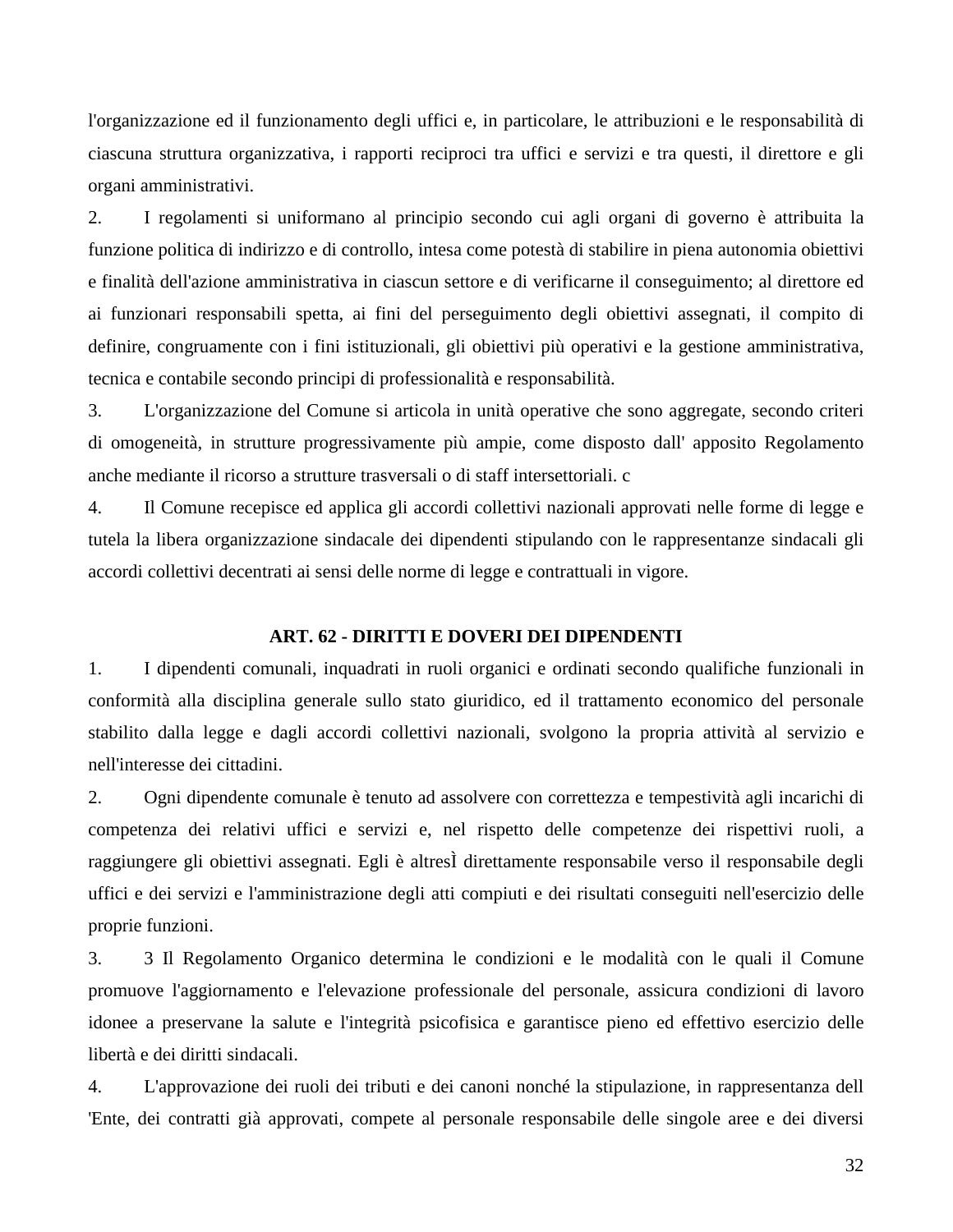servizi, nel rispetto delle direttive impartite dal Sindaco, dal Direttore e dagli organi collegiali.

5. 5. Il personale di cui al precedente comma provvede altresì al rilascio delle autorizzazioni commerciali, di polizia amministrativa, nonché delle autorizzazioni, delle concessioni edilizie ed alla pronuncia delle ordinanze di natura non contingibile ed urgente.

<span id="page-32-0"></span>6. Il regolamento di organizzazione individua forme e modalità di gestione della tecnostruttura comunale.

# **CAPO II - SEGRETARIO COMUNALE E PROVINCIALE**

#### **ART. 63 - SEGRETARIO COMUNALE**

<span id="page-32-1"></span>1. Per quanto riguarda il Segretario Comunale, si fa espresso riferimento alle previsioni normative di cui al capo II, dall'art. 97 all'art. 106 del D.lgs 18 Agosto 2000 n° 267 (Testo Unico sull'Ordinamento degli Enti Locali).

#### **CAPO III - PERSONALE DIRETTIVO**

#### **ART. 64 - DIRETTORE GENERALE**

<span id="page-32-3"></span><span id="page-32-2"></span>*1.* Il Sindaco, sentita la Giunta Comunale, può nominare un Direttore Generale al di fuori della dotazione organica e con contratto a tempo determinato, secondo i criteri dal Regolamento di Organizzazione, dopo aver stipulato apposita convenzione tra Comuni le cui popolazioni assommate raggiungano i 15.000 abitanti.

2. In tal caso il Direttore Generale dovrà provvedere alla gestione coordinata o unitaria dei servizi tra i Comuni interessati.

#### **ART. 65 - COMPITI DEL DIRETTORE GENERALE**

<span id="page-32-4"></span>1. l. Il Direttore Generale provvede ad attuare gli indirizzi agli obiettivi stabiliti dagli organi di governo dell'Ente secondo le direttive che, a tale riguardo, gli impartirà il Sindaco.

2. Il Direttore Generale sovrintende alle gestioni dell'Ente perseguendo livelli ottimali di efficacia ed efficienza tra i Responsabili di Servizio che allo stesso tempo rispondono nell'esercizio delle funzioni loro assegnate.

3. La durata dell'incarico non può eccedere quella del mandato elettorale del Sindaco che può procedere alla sua revoca previa delibera della Giunta Comunale nel caso in cui non riesca a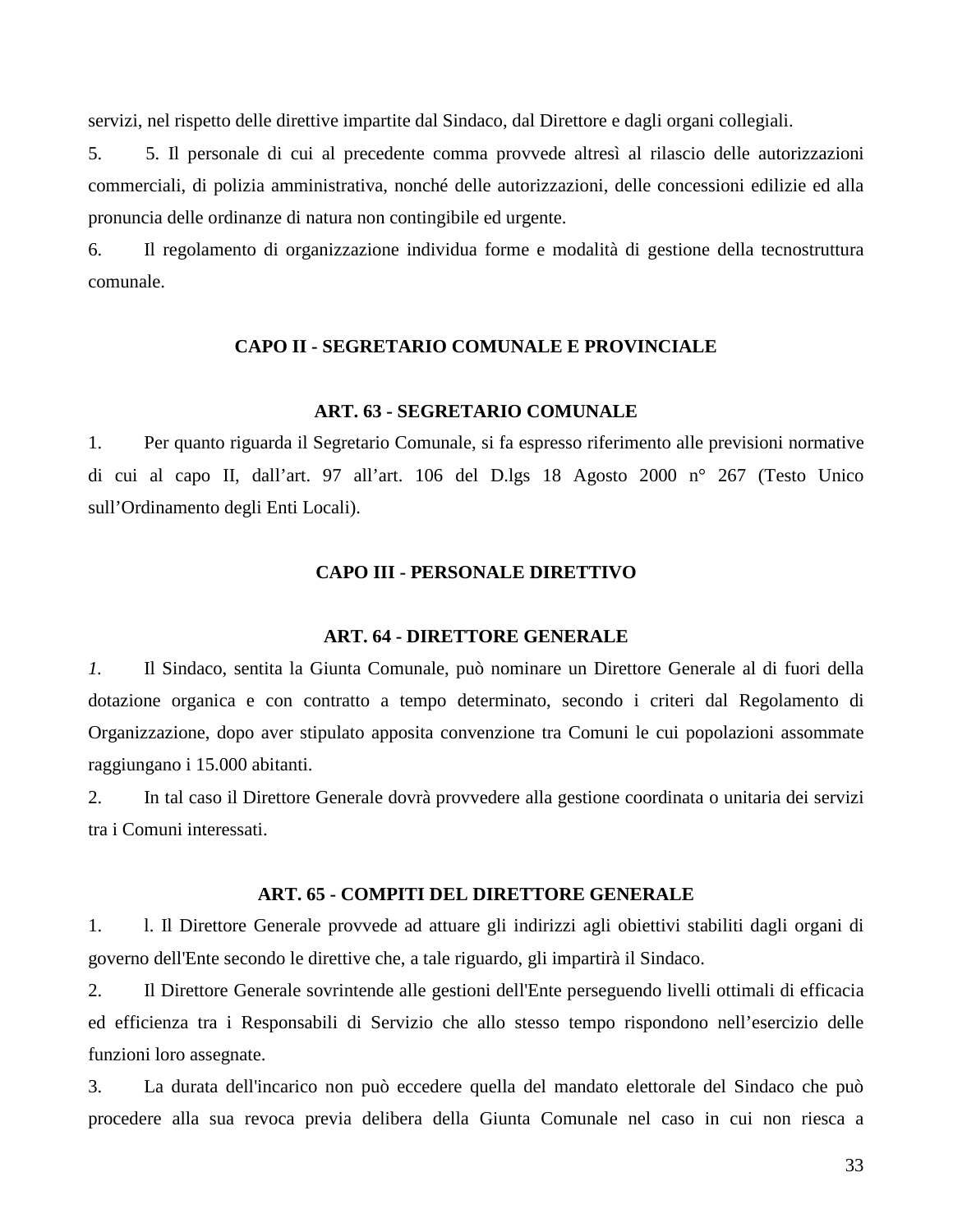raggiungere gli obiettivi fissati o quando sorga contrasto con le linee di politica amministrativa della Giunta, nonchè in ogni altro caso di grave opportunità.

4. Quando non risulta stipulata la convenzione per il servizio di Direzione Generale, le funzioni possono essere conferite dal Sindaco al Segretario Comunale, sentita la Giunta comunale.

# **ART. 66 - FUNZIONI DEL DIRETTORE GENERALE**

<span id="page-33-0"></span>1. Il direttore generale predispone la proposta di piano esecutivo di gestione e del piano dettagliato degli obiettivi previsto dalle norme della contabilità, sulla base degli indirizzi forniti dal Sindaco e dalla Giunta Comunale.

- 2. Egli in particolare esercita le seguenti funzioni:
	- a) predispone, sulla base delle direttive stabilite dal Sindaco, programmi organizzativi o di attuazione, relazioni o studi particolari;
	- b) organizza e dirige il personale, coerentemente con gli indirizzi funzionali stabiliti dal Sindaco e dalla Giunta;
	- c) verifica l'efficacia e l'efficienza dell'attività degli uffici e del personale ad essi preposto;
	- d) promuove i procedimenti disciplinari nei confronti dei responsabili degli uffici e dei servizi ed adotta le sanzioni sulla base di quanto prescrive il regolamento, in armonia con le previsioni dei contratti collettivi di lavoro; .
	- e) autorizza le missioni, le prestazioni di lavoro straordinario, i congedi, i permessi dei responsabili dei servizi;
	- f) emana gli atti di esecuzione delle deliberazioni non demandati alla competenza del Sindaco o dei responsabili dei servizi;
	- g) gestisce i processi di mobilità intersettoriale del personale;
	- h) riesamina annualmente, sentiti i responsabili dei settori, l'assetto organizzativo dell'Ente e la distribuzione dell'organico effettivo, proponendo alla Giunta ed al Sindaco eventuali provvedimenti in merito;
	- i) promuove i procedimenti ed adotta, in via surrogatoria, gli atti di competenza dei responsabili dei servizi nei casi in cui essi siano temporaneamente assenti, previa istruttoria curata dal servizio competente;

# **ART. 67 - RESPONSABILI DEGLI UFFICI E DEI SERVIZI**

<span id="page-33-1"></span>1. I responsabili degli uffici e dei servizi sono individuati nel regolamento di organizzazione e nel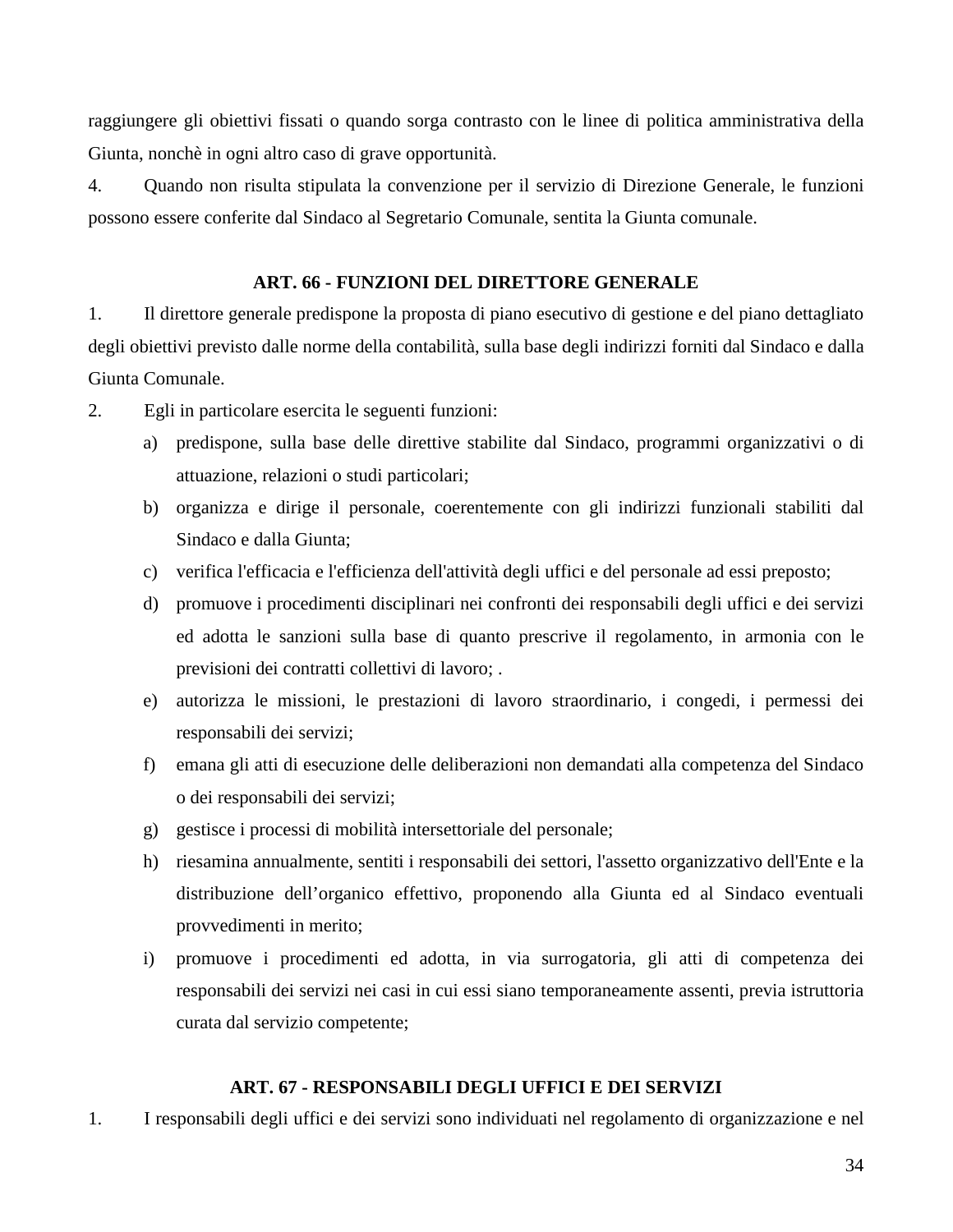regolamento organico del personale.

2. I responsabili provvedono ad organizzare gli uffici ed i servizi ad essi assegnati in base alle indicazioni ricevute dal direttore generale se nominato, ovvero dal Segretario e secondo le direttive impartite dal Sindaco e dalla Giunta Comunale.

3. Essi nell' ambito delle competenze loro assegnate provvedono a gestire l'attività dell'ente e ad attuare gli indirizzi ed a raggiungere gli obiettivi indicati dal direttore, se nominato, dal Sindaco e dalla Giunta Comunale.

#### **ART. 68 - FUNZIONI DEI RESPONSABILI DEGLI UFFICI E DEI SERVIZI**

<span id="page-34-0"></span>1. I responsabili degli uffici e dei servizi stipulano in rappresentanza dell'ente i contratti già deliberati, approvano i ruoli dei tributi e dei canoni. gestiscono le procedure di appalto e di concorso e provvedono agli atti di gestione finanziaria, ivi compresa l'assunzione degli impegni di spesa.

2. Essi provvedono altresì al rilascio delle autorizzazioni o concessioni e svolgono inoltre le seguenti funzioni:

- a) presiedono le commissioni di gara e di concorso assumono le responsabilità dei relativi procedimenti e propongono alla giunta la designazione degli altri membri;
- b) rilasciano le attestazioni e le certificazioni;
- c) emettono le comunicazioni, i verbali, le diffide ed ogni altro atto costituente manifestazione di giudizio e di conoscenza, ivi compresi, ad esempio, i bandi di gara e gli avvisi di pubblicazione degli strumenti urbanistici;
- d) provvedono alle autenticazioni ed alle legalizzazioni:
- e) pronunciano le ordinanze di demolizione dei manufani abusivi e ne curano l'esecuzione;
- f) emettono le ordinanze di ingiunzione di pagamento di sanzioni amministrative e dispongono l'applicazione delle sanzioni accessorie nell'ambito delle direrive impartite dal Sindaco;
- g) pronunciano le altre ordinanze previste da norme di legge o di regolamento ad eccezione di quelle di cui all'art. 50 del D.Lgs. 267/2000;
- h) promuovono i procedimenti disciplinari nei confronti del personale ad essi sottoposto ed adottano le sanzioni nei limiti e con le procedure previste dalla legge e dal regolamento.
- i) provvedono a dare pronta esecuzione alle deliberazioni della giunta e del consiglio ed alle direttive impartite dal Sindaco e dal direttore;
- j) forniscono al direttore nei termini di cui al regolamento di contabilità gli elementi per la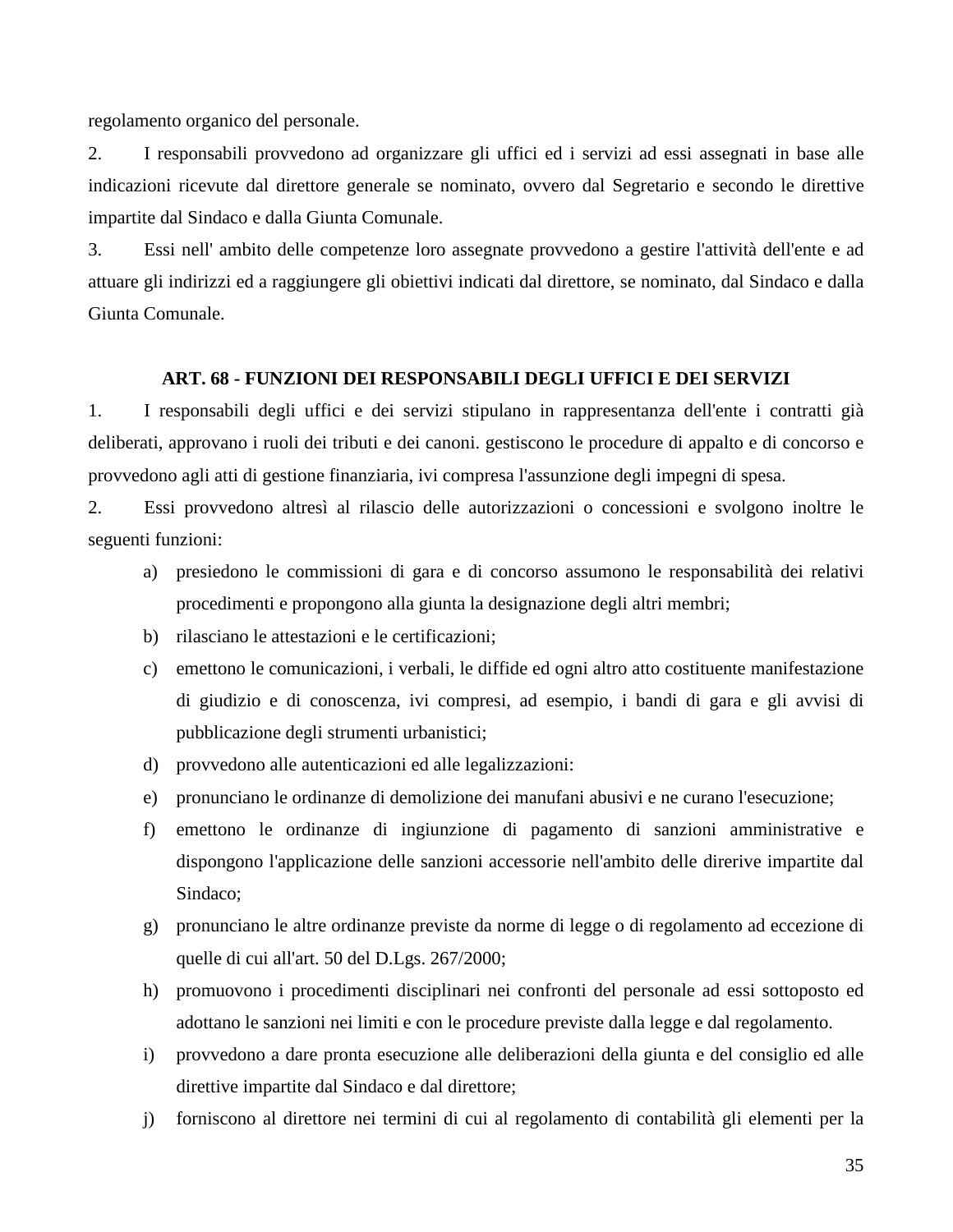predisposizione della proposta di piano esecutivo di gestione;

- k) autorizzano le prestazioni di lavoro straordinario, le ferie*,* i recuperi, le missioni del personale dipendente secondo le direttive impartite dal direttore e dal Sindaco;
- l) concedono le licenze agli obiettori di coscienza in servizio presso il Comune e gestiscono il servizio civile volontario;
- m) rispondono, nei confronti del direttore generale, del mancato raggiungimento degli obiettivi loro assegnati.
- n) promuovono e resistono alle liti, ed hanno il potere di conciliare e di transigere, tranne che nel caso di cui all'art. 26, comma 3, lettera s) del presente Statuto.

3. I responsabili degli uffici e dei servizi possono delegare le funzioni che precedono al personale ad essi sottoposto, pur rimanendo completamente responsabili del regolare adempimento dei compiti loro assegnati.

# **ART. 69 - INCARICHI DIRIGENZIALI DI ALTA SPECIALIZZAZIONE**

<span id="page-35-0"></span>1. La Giunta Comunale, nelle forme, con i limiti e le modalità previste dalla legge e dal regolamento sull'ordinamento degli uffici e dei servizi, può deliberare al di fuori della dotazione organica l'assunzione con contratto a tempo determinato di personale dirigenziale o di altra specializzazione nel caso in cui tra i dipendenti dell'Ente non siano presenti analoghe professionalità.

2. La Giunta Comunale nel caso di vacanza del posto o per altri gravi motivi può assegnare, nelle forme e con le modalità previste dal regolamento, la titolarità di uffici e servizi a personale assunto con contratto a tempo determinato o incaricato con contratto di lavoro autonomo, ai sensi dell'art. 110 del D.lgs 267/2000.

3. I contratti a tempo determinato non possono essere trasformati a tempo indeterminato, salvo che non lo consentano apposite norme di legge.

# **ART. 70 - COLLABORAZIONI ESTERNE**

<span id="page-35-1"></span>1. Il regolamento può prevedere collaborazioni esterne, ad alto contenuto di professionalità, con rapporto di lavoro autonomo per obiettivi determinati e con convenzioni a termine.

2. Le norme regolamentari per il conferimento degli incarichi di collaborazione a soggetti estranei all'amministrazione devono stabilirne la durata, che non potrà essere superiore alla durata del programma, ed i criteri per la determinazione del relativo trattamento economico.